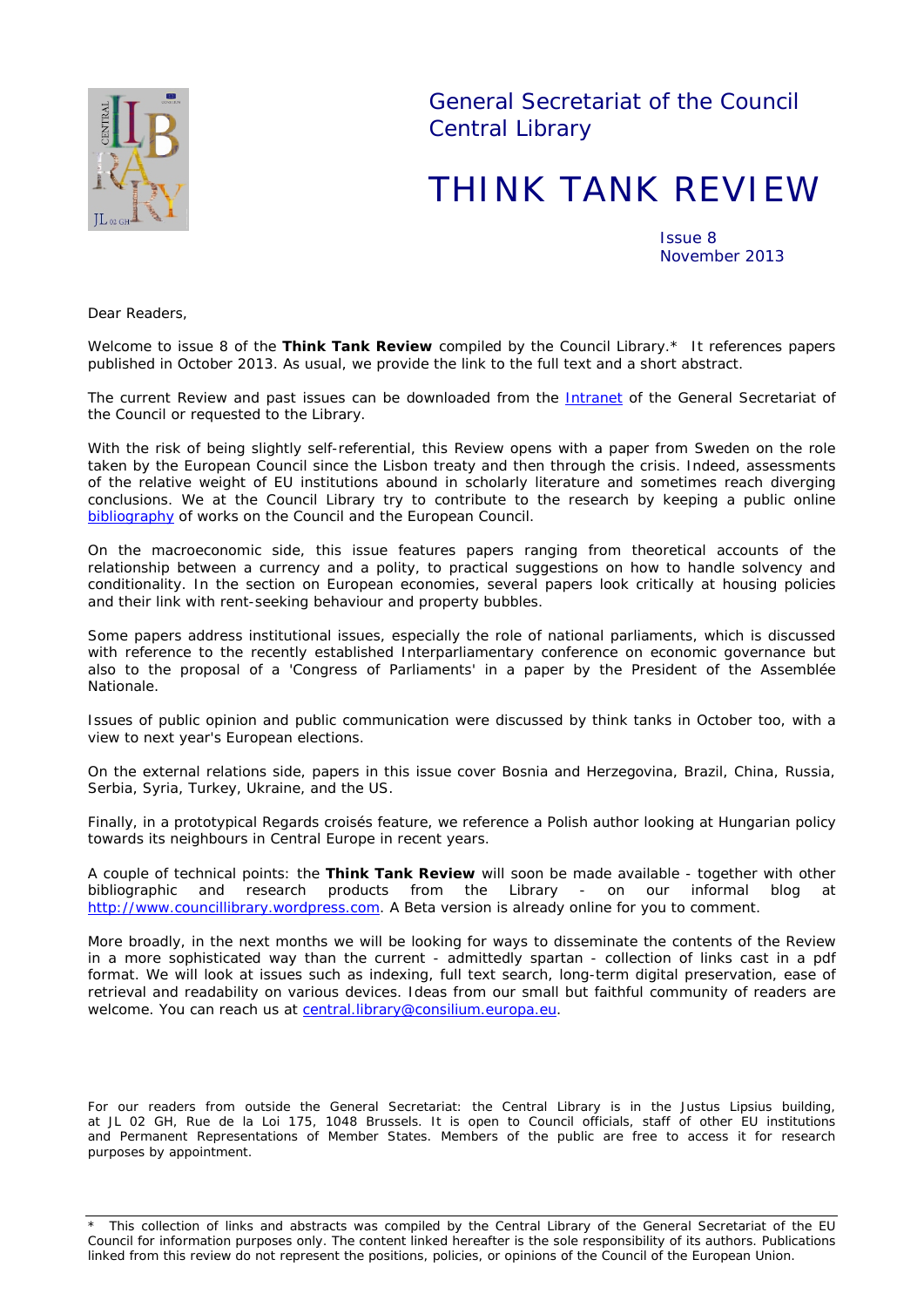# **Table of Contents**

(click on titles to read abstracts)

# **SECTION 1 - [EU INSTITUTIONS, POLITICS, ECONOMICS](#page-5-0)**

# [European institutions and politics](#page-5-1)

| SWEDISH INSTITUTE FOR EUROPEAN POLICY STUDIES<br>LEUVEN CENTRE FOR GLOBAL GOVERNANCE STUDIES<br>Monetary sovereignty, trust and the political. Reflections on the institution of money |
|----------------------------------------------------------------------------------------------------------------------------------------------------------------------------------------|
| Opinion and communication                                                                                                                                                              |
| <b>FONDATION ROBERT SCHUMAN</b>                                                                                                                                                        |
| CLINGENDAEL                                                                                                                                                                            |
|                                                                                                                                                                                        |
| European and national economies                                                                                                                                                        |
| <b>POLICY NETWORK</b>                                                                                                                                                                  |
| Making markets work: how effective regulation reduces reliance on taxation 7<br>PETERSON INSTITUTE FOR INTERNATIONAL ECONOMICS                                                         |
| FRIEDRICH EBERT STIFTUNG                                                                                                                                                               |
| Resolving sovereign debt crises. Towards a fair and transparent international                                                                                                          |
| CHATMAN HOUSE / COMPETITIVE ADVANTAGE IN THE GLOBAL ECONOMY                                                                                                                            |
| REAL INSTITUTO ELCANO                                                                                                                                                                  |
|                                                                                                                                                                                        |
| Growth                                                                                                                                                                                 |
| THE CENTRE FOR EUROPEAN POLICY STUDIES                                                                                                                                                 |
| <b>BRUEGEL</b>                                                                                                                                                                         |
|                                                                                                                                                                                        |
| THE LISBON COUNCIL                                                                                                                                                                     |
| THE HERITAGE FOUNDATION                                                                                                                                                                |
|                                                                                                                                                                                        |
| <b>EMU and social dimension</b>                                                                                                                                                        |
| THE CENTRE FOR EUROPEAN POLICY STUDIES                                                                                                                                                 |
| NOTRE EUROPE - JACQUES DELORS INSTITUTE                                                                                                                                                |
| The new inter-parliamentary conference for economic and financial governance                                                                                                           |
| THE FINNISH INSTITUTE OF INTERNATIONAL AFFAIRS                                                                                                                                         |
| CASE - CENTER FOR SOCIAL AND ECONOMIC RESEARCH                                                                                                                                         |
| <b>FONDATION ROBERT SCHUMAN</b>                                                                                                                                                        |
|                                                                                                                                                                                        |
| <b>Banking Union</b>                                                                                                                                                                   |

| <b>BRUEGEL</b>                                 |  |
|------------------------------------------------|--|
|                                                |  |
| PETERSON INSTITUTE FOR INTERNATIONAL ECONOMICS |  |
|                                                |  |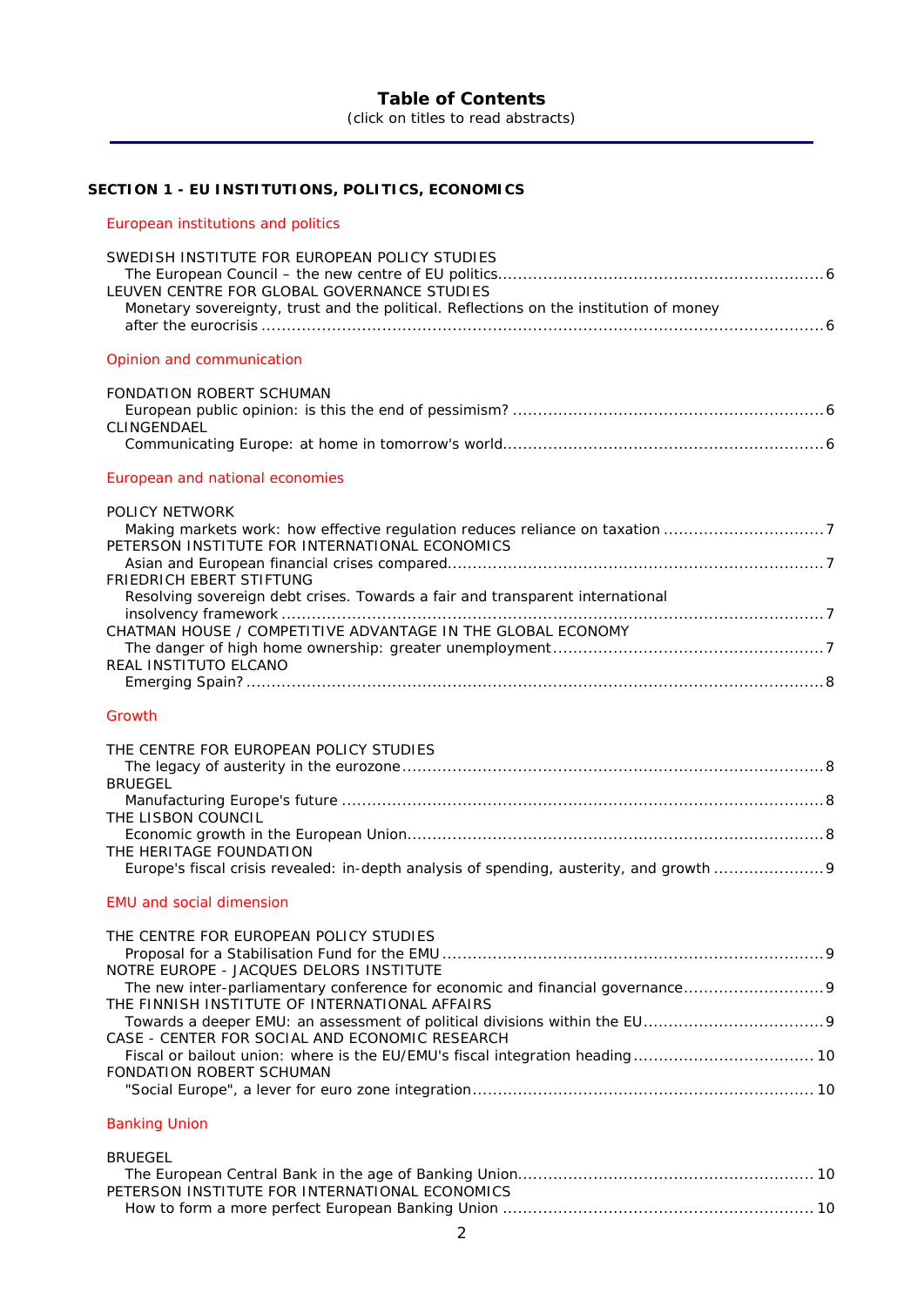# [Digital agenda](#page-9-9)

| THE LISBON COUNCIL                                                                    |
|---------------------------------------------------------------------------------------|
| Plan i(nnovation) for Europe: delivering innovation-led, digitally-powered growth  11 |
| FONDATION ROBERT SCHUMAN                                                              |
| What should be the position of national parliaments in the construction of a European |
|                                                                                       |
| CENTRE FOR EUROPEAN REFORM                                                            |
|                                                                                       |
| <b>CARNEGIE EUROPE</b>                                                                |
|                                                                                       |
| CENTRE FOR EUROPEAN STUDIES                                                           |
|                                                                                       |
| European Parliament - Elections 2014                                                  |
|                                                                                       |

# [The 2014 European elections: why a partisan Commission president would be bad for the EU.......](#page-11-3) 12 [EU Member States](#page-11-4)

[CENTRE FOR EUROPEAN REFORM](#page-11-2)

| THE CENTRE FOR EUROPEAN POLICY STUDIES<br>British balance of competence reviews, part I: 'Competences about right, so far'  12<br>INSTITUTE FOR PUBLIC POLICY RESEARCH |  |
|------------------------------------------------------------------------------------------------------------------------------------------------------------------------|--|
| The new electorate: why understanding values is the key to electoral success  12<br>COLLEGE OF EUROPE                                                                  |  |
| Is independence possible in an interdependent world? Scotland vs. the UK's participation in the                                                                        |  |
|                                                                                                                                                                        |  |
| THE GERMAN MARSHALL FUND OF THE UNITED STATES / STIFTUNG WISSENSCHAFT UND POLITIK<br>New power, new responsibility: elements of a German foreign and security policy   |  |
| CENTRE FOR EASTERN STUDIES                                                                                                                                             |  |
|                                                                                                                                                                        |  |
| Security and JHA                                                                                                                                                       |  |
| LEUVEN CENTRE FOR GLOBAL GOVERNANCE STUDIES                                                                                                                            |  |
| <b>Defence</b>                                                                                                                                                         |  |

| ISTITUTO AFFARI INTERNAZIONALI                  |  |
|-------------------------------------------------|--|
|                                                 |  |
| CENTRE FOR EASTERN STUDIES                      |  |
|                                                 |  |
| CENTRE FOR ECONOMICS AND FOREIGN POLICY STUDIES |  |
|                                                 |  |

#### [Energy, natural resources and climate change](#page-13-7)

| THE FINNISH INSTITUTE OF INTERNATIONAL AFFAIRS                                              |
|---------------------------------------------------------------------------------------------|
|                                                                                             |
| LEUVEN CENTRE FOR GLOBAL GOVERNANCE STUDIES                                                 |
| Rising powers in global climate governance: negotiating in the new world order 15           |
| CENTRE FOR EUROPEAN REFORM                                                                  |
|                                                                                             |
| INSTITUT FRANÇAIS DES RELATIONS INTERNATIONALES                                             |
| Impact du développement des gaz de schiste aux États-Unis sur la pétrochimie européenne  15 |
| CENTRAL EUROPEAN POLICY INSTITUTE / EUROPEUM / INSTITUTE FOR EUROPEAN POLICY /              |
| HUNGARIAN INSTITUTE OF INTERNATIONAL AFFAIRS / INSTITUTE FOR ECONOMIC RESEARCH              |
| AND POLICY CONSULTING                                                                       |
| Energy security in central and eastern Europe: towards a common approach 15                 |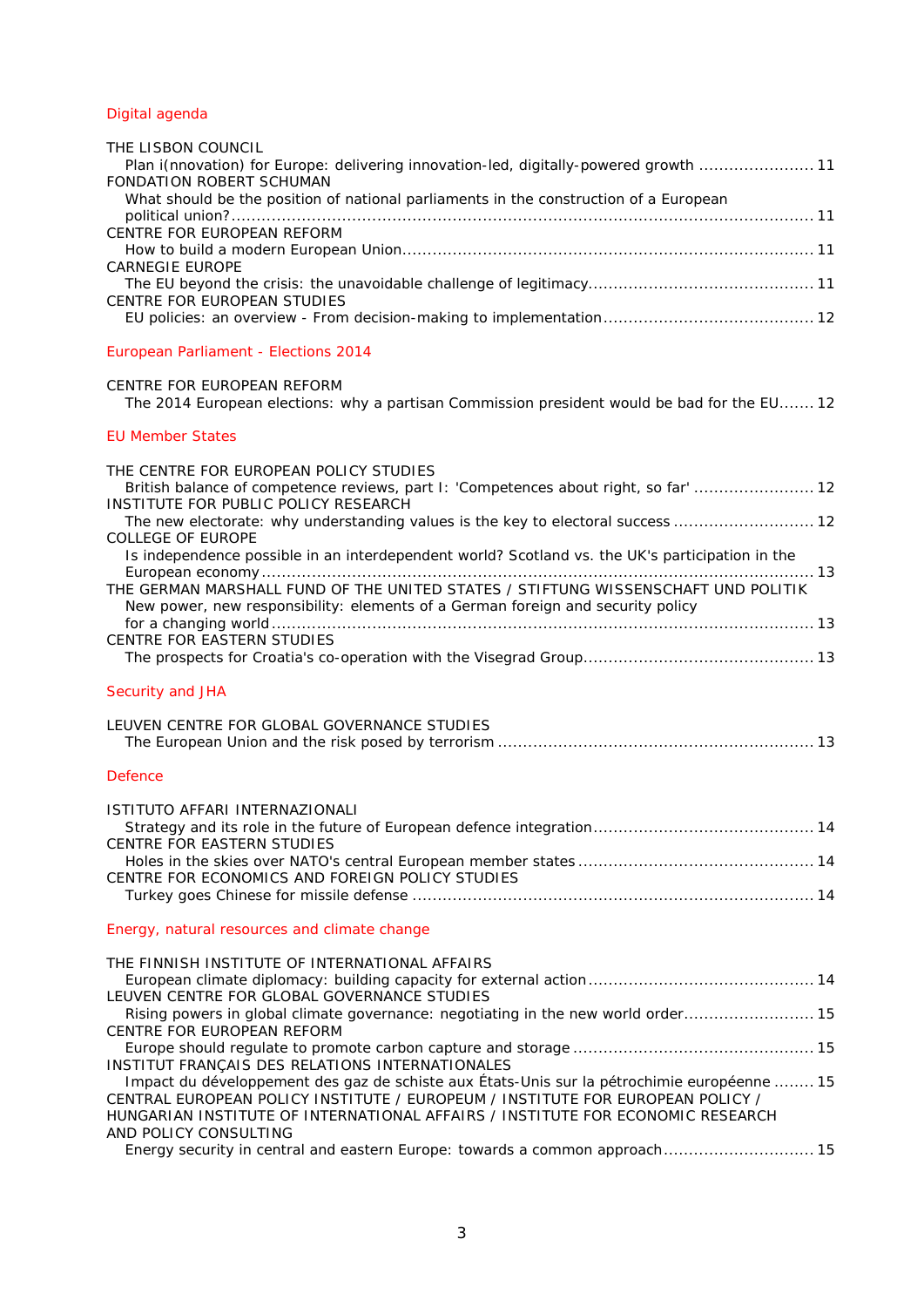# **SECTION 2 - [EXTERNAL RELATIONS](#page-15-0)**

# [EU-US trade agreement](#page-15-1)

| NOTRE EUROPE - JACQUES DELORS INSTITUTE<br>PETERSON INSTITUTE FOR INTERNATIONAL ECONOMICS                                                                                                                                                                                                                                                                                                                  |
|------------------------------------------------------------------------------------------------------------------------------------------------------------------------------------------------------------------------------------------------------------------------------------------------------------------------------------------------------------------------------------------------------------|
| Financial services in the Transatlantic Trade and Investment Partnership  16<br>CLINGENDAEL                                                                                                                                                                                                                                                                                                                |
|                                                                                                                                                                                                                                                                                                                                                                                                            |
| EU strategic partnerships                                                                                                                                                                                                                                                                                                                                                                                  |
| THE CENTRE FOR EUROPEAN POLICY STUDIES<br>Enhancing the Brazil-EU strategic partnership: from the bilateral and regional to the global 16<br>EUROPEAN UNION INSTITUTE FOR SECURITY STUDIES                                                                                                                                                                                                                 |
| EU eastern partnership                                                                                                                                                                                                                                                                                                                                                                                     |
| THE CENTRE FOR EUROPEAN POLICY STUDIES<br>Towards 'EuroNest 2.0': what should the next European Parliament learn from its predecessor?  17<br><b>EUROPEAN POLICY CENTRE</b><br>Beyond the Vilnius Summit: challenges for deeper EU integration with eastern Europe  17<br>SWEDISH INSTITUTE FOR EUROPEAN POLICY STUDIES<br>Towards cruising speed? Assessing the EU strategy for the Baltic Sea region  17 |
| <b>Russia</b>                                                                                                                                                                                                                                                                                                                                                                                              |
| <b>CENTRE FOR EASTERN STUDIES</b><br>THE SWEDISH INSTITUTE OF INTERNATIONAL AFFAIRS                                                                                                                                                                                                                                                                                                                        |
| <b>Turkey</b>                                                                                                                                                                                                                                                                                                                                                                                              |
| <b>CENTRE FOR EASTERN STUDIES</b><br>INTERNATIONAL CRISIS GROUP<br>HELLENIC FOUNDATION FOR EUROPEAN & FOREIGN POLICY<br>The feasibility and impact of the Turkish-Israeli rapprochement on the geopolitics                                                                                                                                                                                                 |
| Bosnia and Herzegovina                                                                                                                                                                                                                                                                                                                                                                                     |
| EUROPEAN STABILITY INITIATIVE<br>Lost in the Bosnian labyrinth. Why the Sejdic-Finci case should not block an EU application 19                                                                                                                                                                                                                                                                            |
| Serbia - Enlargement                                                                                                                                                                                                                                                                                                                                                                                       |
| CENTER FOR EU ENLARGEMENT STUDIES<br>Prospects of EU enlargement : the case of stabilization conditionality in Serbia  19<br>GROUP FOR LEGAL AND POLITICAL STUDIES                                                                                                                                                                                                                                         |
| Syria                                                                                                                                                                                                                                                                                                                                                                                                      |
| STIFTUNG WISSENSCHAFT UND POLITIK<br>Syrian Muslim Brotherhood still a crucial actor. Inclusivity the order of the day in dealings<br>INTERNATIONAL CRISIS GROUP                                                                                                                                                                                                                                           |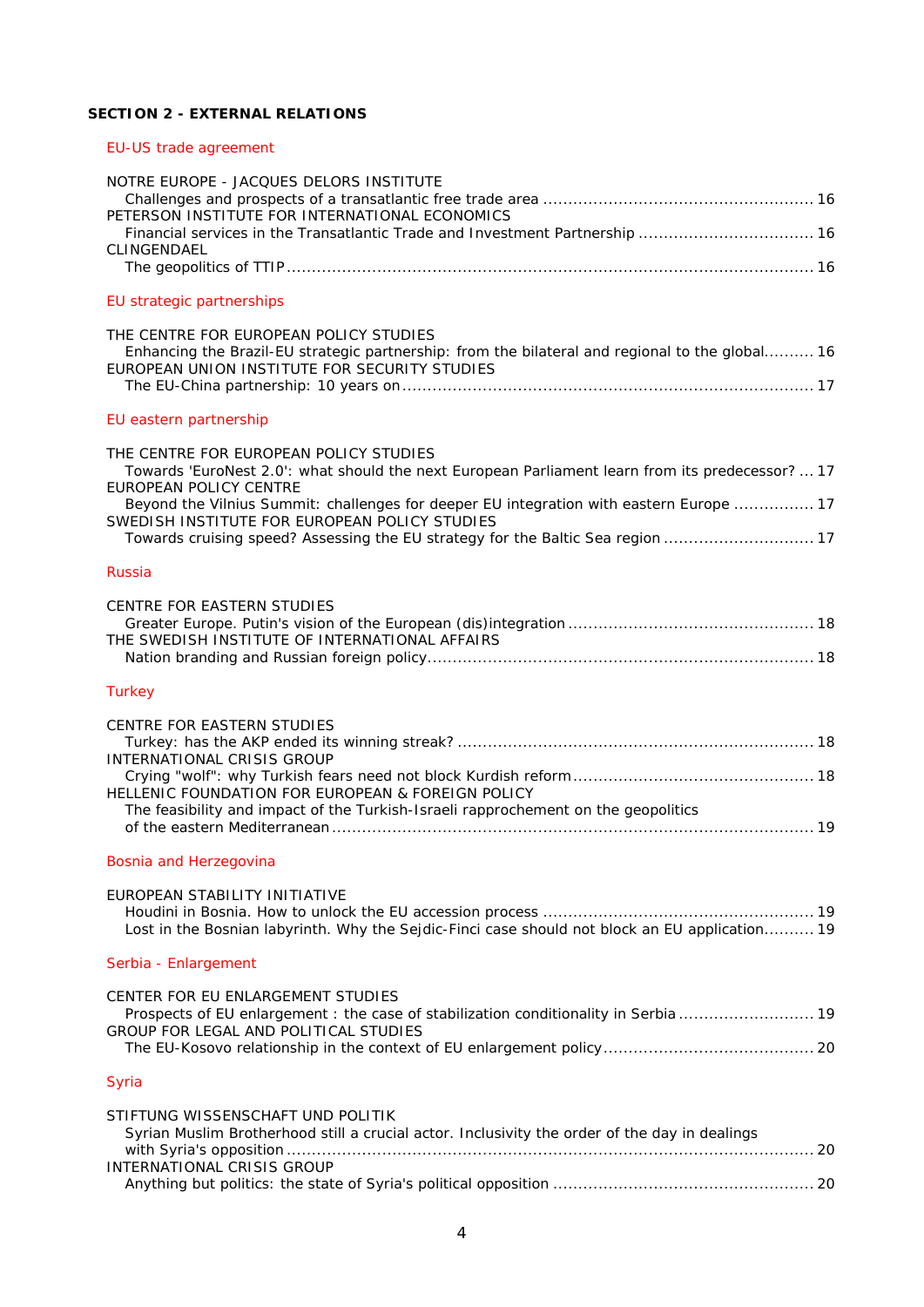# **[SPECIAL FOCUS -](#page-20-0) MIGRATION**

| THE CENTRE FOR EUROPEAN POLICY STUDIES                                                     |  |
|--------------------------------------------------------------------------------------------|--|
| The criminalisation of migration in Europe: a state-of-the-art of the academic literature  |  |
|                                                                                            |  |
| Why come here if I can go there? Assessing the 'attractiveness' of the EU's Blue Card      |  |
|                                                                                            |  |
| IRMA / HELLENIC FOUNDATION FOR EUROPEAN & FOREIGN POLICY                                   |  |
| The vicious circle of irregular migration from Pakistan to Greece and back to Pakistan  21 |  |
| EUROPEAN UNIVERSITY INSTITUTE - ROBERT SCHUMAN CENTRE FOR ADVANCED STUDIES                 |  |
| Disentangling the migration and asylum knot: dealing with crisis situations and            |  |
|                                                                                            |  |
|                                                                                            |  |

# **[REGARDS CROISÉS](#page-21-0)**

[THE POLISH INSTITUTE OF INTERNATIONAL AFFAIRS](#page-21-1) ["A beautiful Future for central Europe:" Hungary's regional policy in the period 2010–2013..........](#page-21-2) 22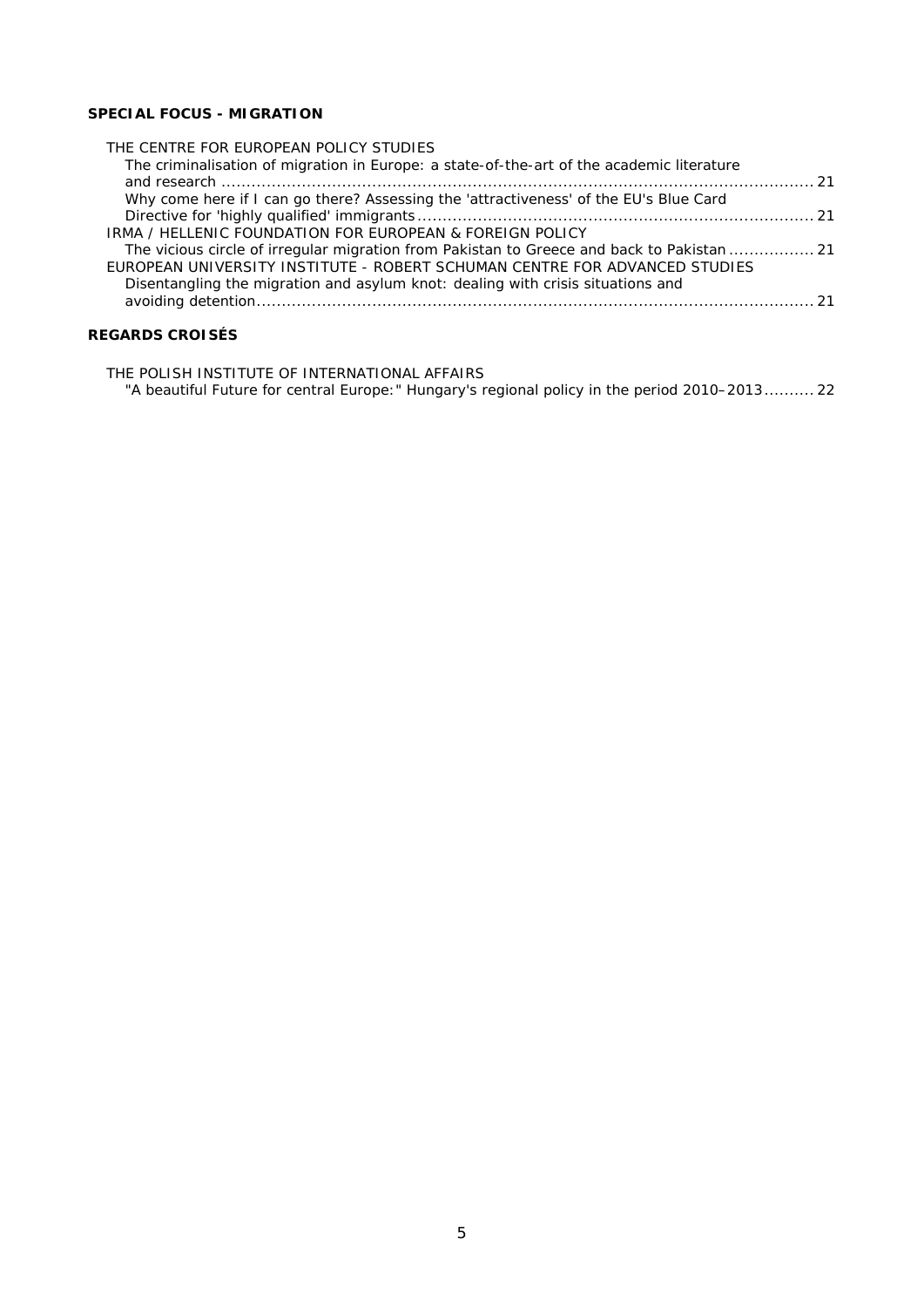# <span id="page-5-0"></span>**SECTION 1 - EU INSTITUTIONS, POLITICS, ECONOMICS**

## <span id="page-5-1"></span>*European institutions and politics*

#### <span id="page-5-2"></span>SWEDISH INSTITUTE FOR EUROPEAN POLICY STUDIES

# <span id="page-5-3"></span>**The European Council – the new centre of EU politics**

by Uwe Puetter October 2013 [Link to the article](http://www.sieps.se/sites/default/files/NY%202013_16epa_A4_0.pdf)

The fundamental task of the European Council has been to define the EU's general political direction. Its influence and scope of intervention, however, is gradually increasing. With the Lisbon Treaty it was given a status of an EU institution and its meetings are since chaired by a permanent president. The European Council has been playing a pivotal decision-making role during the euro crisis, and it now emerges as the EU's new power centre. In this publication, Professor Uwe Puetter provides a background to those developments and analyses the implications of an increasingly stronger position of the European Council.

#### <span id="page-5-4"></span>LEUVEN CENTRE FOR GLOBAL GOVERNANCE STUDIES

#### <span id="page-5-5"></span>**Monetary sovereignty, trust and the political. Reflections on the institution of money after the eurocrisis**

by Matthias Lievens October 2013 [Link to the article](http://ghum.kuleuven.be/ggs/publications/working_papers/new_series/wp121-130/wp123-lievens.pdf)

This theoretical paper argues that that the relation between money and the political is characterised by a double bind: on the one hand, money requires a political moment through which the community of money users is made visible, while on the other hand, this moment cannot be 'politicised', meaning that it cannot become the object of open political debate or contestation. On this basis, the paper aims grasp the stakes of political interventions to support a currency, such as the euro.

#### <span id="page-5-7"></span><span id="page-5-6"></span>*Opinion and communication*

FONDATION ROBERT SCHUMAN

#### <span id="page-5-8"></span>**European public opinion: is this the end of pessimism?**

by Julien Zalc 8 October 2013 [Link to the article](http://www.robert-schuman.eu/en/doc/questions-d-europe/qe-290-en.pdf) (available in English and French)

Looking at data from the latest half-yearly **Standard Eurobarometer** survey, the author sees public opinion in the EU recovering; however, widespread economic concerns give way to a more fragmented picture of concerns around social issues and society, amidst growing inequalities between Europeans.

#### <span id="page-5-9"></span>CLINGENDAEL

#### <span id="page-5-10"></span>**Communicating Europe: at home in tomorrow's world**

by Mai'a Davis Cross and Jan Melissen 21 October 2013 [Link to the article](http://www.clingendael.nl/sites/default/files/Communicating%20Europe%20-%20Clingendael%20Policy%20Brief.pdf)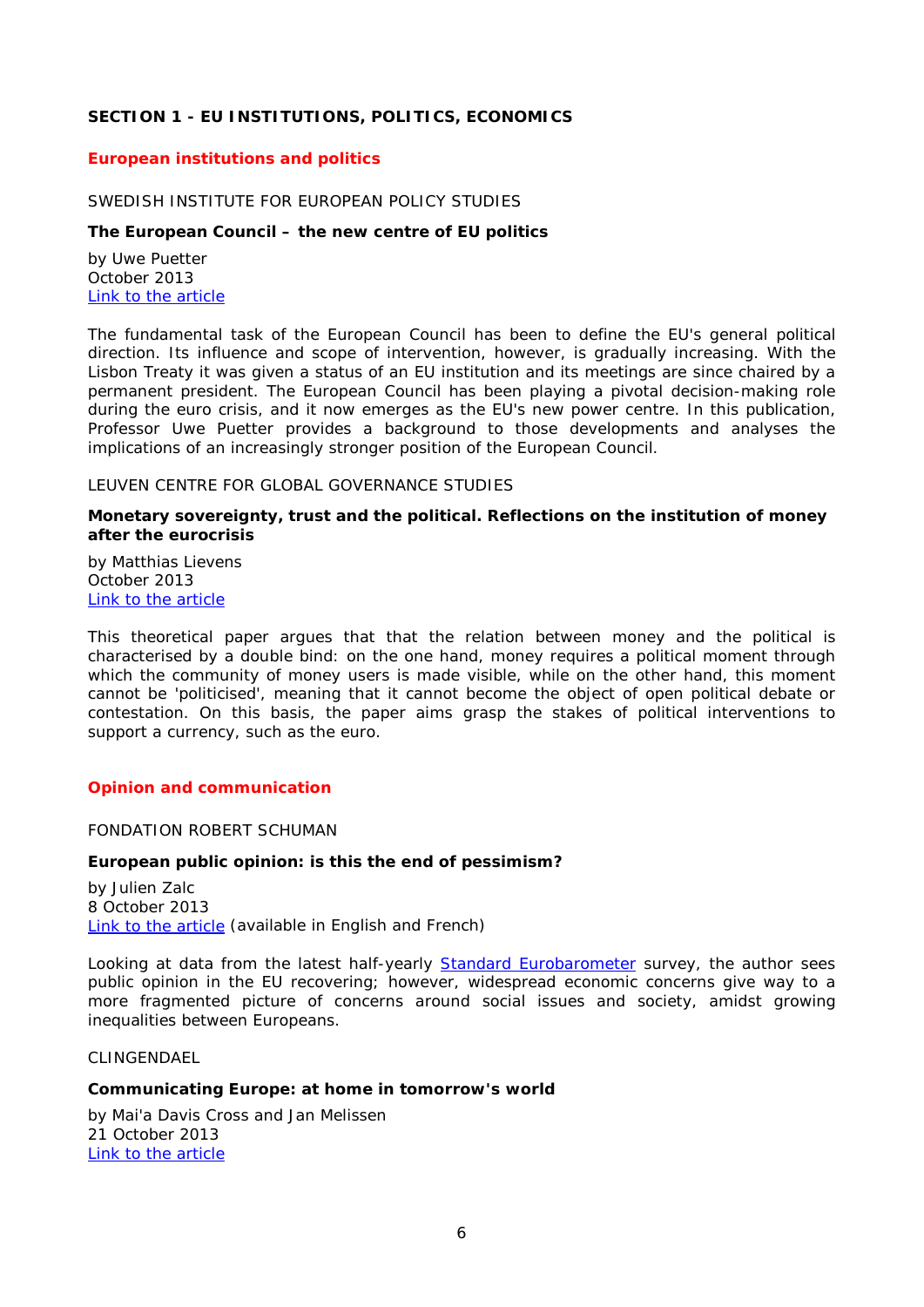The authors argue that the EU devotes too great a proportion of its communication resources to outreach with its own citizens, and make a plea to communicate Europe better to other parts of the world by means of public diplomacy rather than state-based Westphalian practices.

# <span id="page-6-0"></span>*European and national economies*

<span id="page-6-1"></span>POLICY NETWORK

#### <span id="page-6-2"></span>**Making markets work: how effective regulation reduces reliance on taxation**

by Thomas Aubrey 3 October 2013 [Link to the article](http://www.policy-network.net/publications/4479/Making-Markets-Work)

Looking at recent cases of market failure in the housing and pensions sector, the centre-left think tank Policy Network argues that governments of both left and right have in fact promoted rent-seeking. The author calls to end the reliance on tax and redistribution and for a new focus on how to make markets work at the micro level.

#### <span id="page-6-3"></span>PETERSON INSTITUTE FOR INTERNATIONAL ECONOMICS

#### <span id="page-6-4"></span>**Asian and European financial crises compared**

by Edwin M. Truman October 2013 [Link to the article](http://www.iie.com/publications/wp/wp13-9.pdf)

The two most recent major regional crises largely had share of origins but more diverging evolutions, with Europe facing less demanding reform programs and getting more external support, argues the author. The International Monetary Fund and other countries were mistaken in treating the European crises as country crises rather than as a crisis for the euro area as a whole, that demanded policy conditionality on all members of the euro area.

#### <span id="page-6-5"></span>FRIEDRICH EBERT STIFTUNG

#### <span id="page-6-6"></span>**Resolving sovereign debt crises. Towards a fair and transparent international insolvency framework**

by Jürgen Kaiser October 2013 [Link to the article](http://library.fes.de/pdf-files/iez/10263.pdf)

Despite long-standing experiences with sovereign insolvencies, no mechanism presently exists to deal with the complex debt structures of many countries in a comprehensive way. This study argues that existing debt workout procedures are piecemeal and reinforce collective action problems. It calls for principles and procedures of domestic insolvency to be applied to sovereigns, in order to reach a fair and sustainable debt workout.

<span id="page-6-7"></span>CHATMAN HOUSE / COMPETITIVE ADVANTAGE IN THE GLOBAL ECONOMY

#### <span id="page-6-8"></span>**The danger of high home ownership: greater unemployment**

by David G. Blanchflower and Andrew J. Oswald October 2013 [Link to the article](http://www.chathamhouse.org/sites/default/files/public/Research/International%20Economics/1013bp_homeownership.pdf)

On the basis of evidence from the United States and Europe, the authors maintain that high home ownership is a major reason for the high unemployment rates of the industrialized nations in the post-war era. They argue that governments should encourage more renting, as the Swiss and Germans do, and they should not give financial incentives for ownership.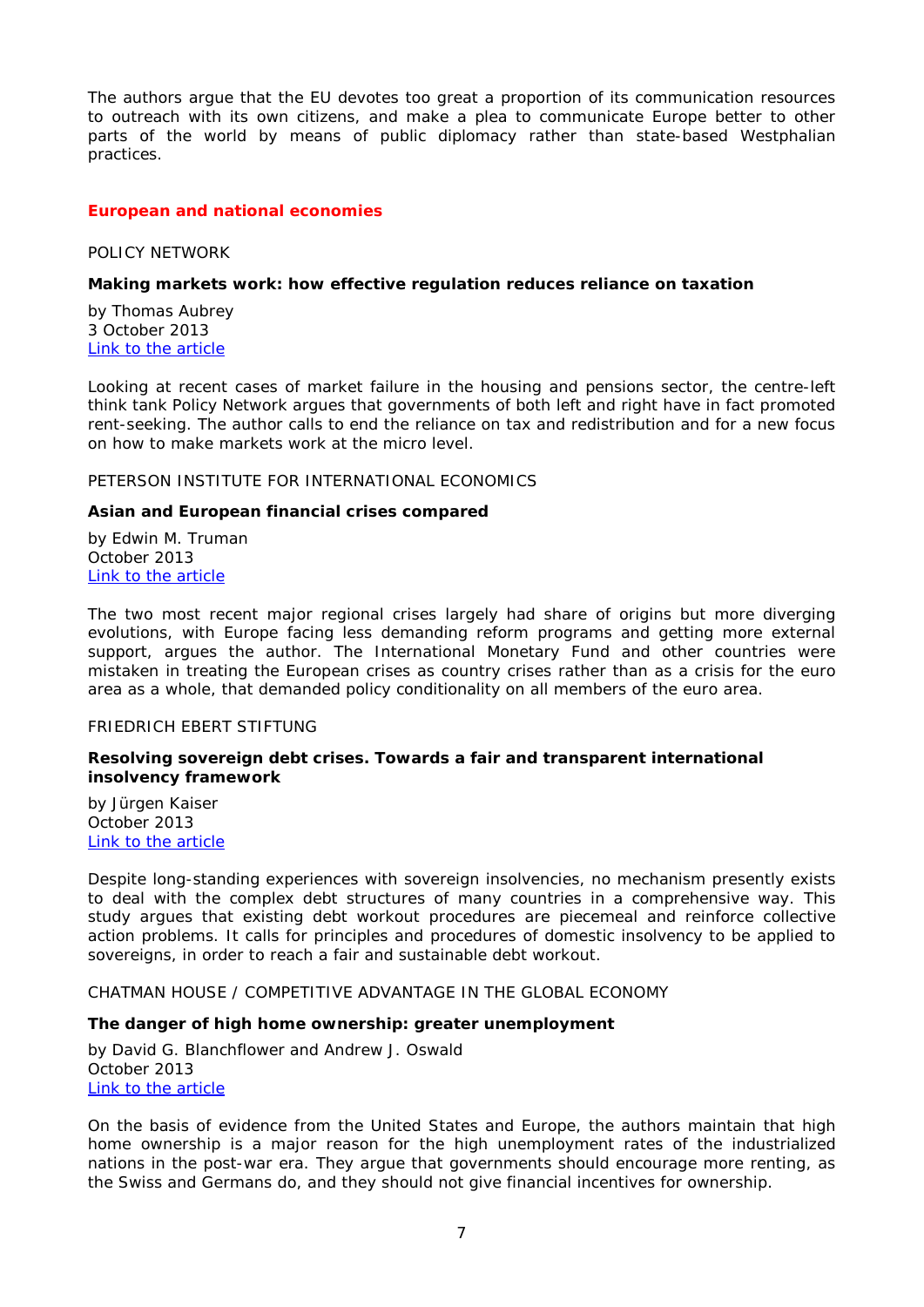# <span id="page-7-0"></span>REAL INSTITUTO ELCANO

# <span id="page-7-1"></span>**Emerging Spain?**

by William Chislett 4 October 2013 [Link to the article](http://www.realinstitutoelcano.org/wps/portal/rielcano_eng/Content?WCM_GLOBAL_CONTEXT=/elcano/elcano_in/zonas_in/wp12-2013-chislett-emerging-spain)

A review of the Spanish economy since the burst of the housing bubble, taking stock of the labour market, tax and pension reforms put in place or pending. The author expresses concern about the lack of job creation and the education system which he sees as unable to foster a more knowledge-based economy.

# <span id="page-7-2"></span>*Growth*

<span id="page-7-3"></span>THE CENTRE FOR EUROPEAN POLICY STUDIES

#### <span id="page-7-4"></span>**The legacy of austerity in the eurozone**

by Paul De Grauwe and Yuemei Ji 4 October 2013 [Link to the article](http://www.ceps.be/book/legacy-austerity-eurozone)

The authors argue that the improvement in the eurozone business cycle is the result of the ECB's announcement of its Outright Monetary Transaction programme, and that austerity has left a legacy of unsustainable debt that will test the political resilience of the debtor countries.

#### <span id="page-7-5"></span>BRUEGEL

#### <span id="page-7-6"></span>**Manufacturing Europe's future**

by Francesca Barbiero, Michael Blanga-Gubbay, Valeria Cipollone, Koen De Backer, Sébastien Miroudot, Alexandros Ragoussis, André Sapir, Reinhilde Veugelers, Erkki Vihriälä, Guntram B. Wolff and Georg Zachmann 2 October 2013 [Link to the article](http://www.bruegel.org/publications/publication-detail/view/795/)

This Blueprint reacts to the European Commission's communication on industrial policy [\(COM\(2012\) 582 final\)](http://eur-lex.europa.eu/LexUriServ/LexUriServ.do?uri=COM:2012:0582:FIN:EN:PDF). It emphasises the extent to which European industry has become interdependent with the increasingly specialised services sector. It argues that European industrial activity has in fact benefited from being integrated in global value chains, and that its main challenges lie in access to finance as well as in public policies for education, the single market, energy.

<span id="page-7-7"></span>THE LISBON COUNCIL

## <span id="page-7-8"></span>**Economic growth in the European Union**

by Leszek Balcerowicz (principal author), Andrzej Rzońca, Lech Kalina and Aleksander Łaszek 16 October 2013

# [Link to the article](http://www.lisboncouncil.net/publication/publication/100-economic-growth-in-the-european-union.html)

<span id="page-7-9"></span>A perspective on the state of the euro zone and the European economy by former Polish finance minister Leszek Balcerowicz, where he makes proposals on monetary policy, fiscal strategy, structural reform and budget consolidation, warning that, *inter alia*, making bailout funds increasingly accessible, especially from the ECB, would risk delaying fiscal and structural reforms in the member states, especially the large ones.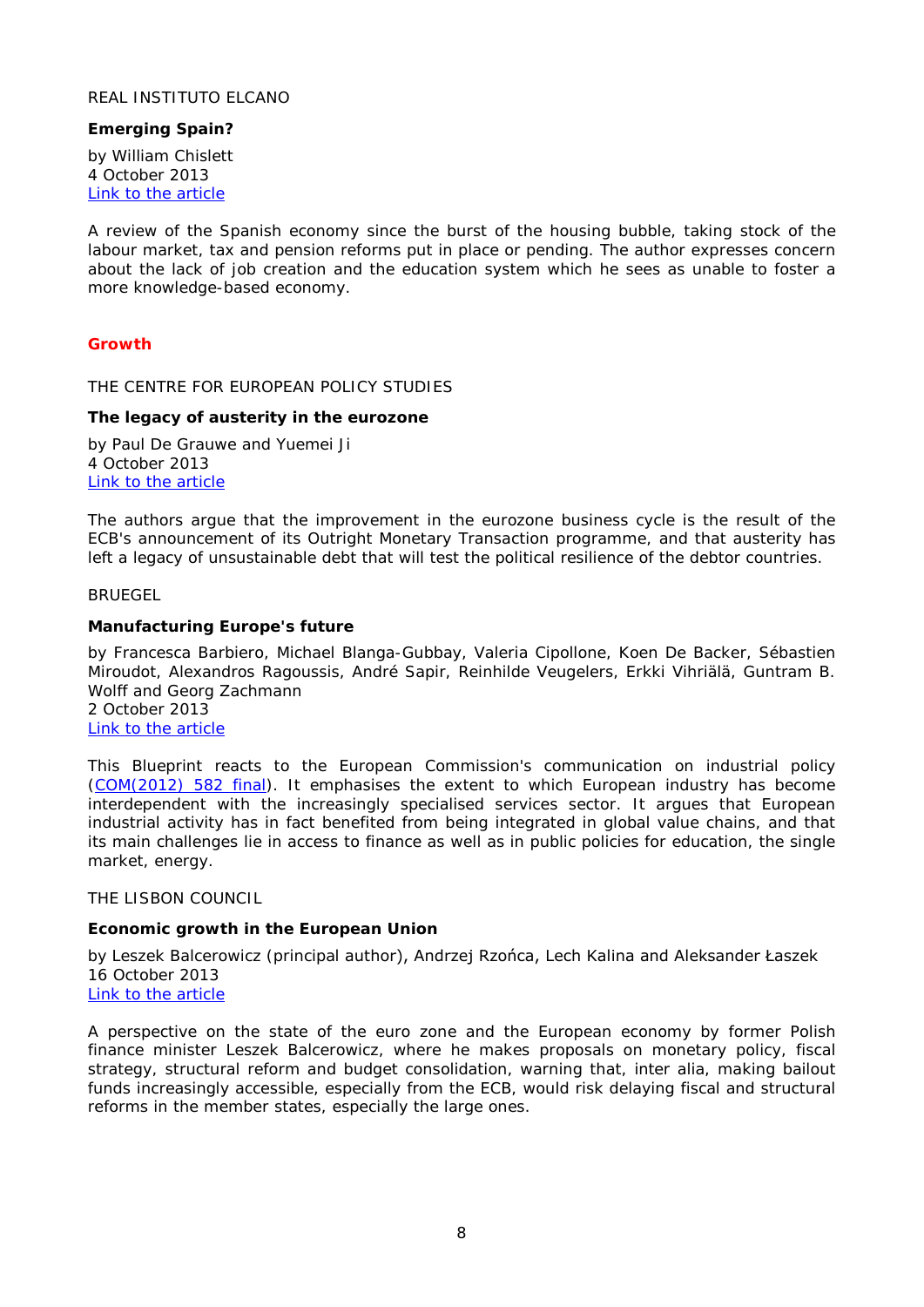## THE HERITAGE FOUNDATION

# <span id="page-8-0"></span>**Europe's fiscal crisis revealed: in-depth analysis of spending, austerity, and growth**

by Salim Furth (ed.) 23 October 2013 [Link to the article](http://thf_media.s3.amazonaws.com/2013/pdf/Europes%20Fiscal%20Crisis%20RevealedWP.pdf)

The conservative Heritage foundation offers an American perspective on the crisis in Europe, including country profiles, and suggests that Washington "must learn from Europe's mistakes, or be doomed to repeat them". The report argues that there is a more effective way to shrink deficits – reducing public spending - which leads to stronger economic growth over time.

# <span id="page-8-1"></span>*EMU and social dimension*

<span id="page-8-2"></span>THE CENTRE FOR EUROPEAN POLICY STUDIES

# <span id="page-8-3"></span>**Proposal for a Stabilisation Fund for the EMU**

by Bernard Delbecque 14 October 2013 [Link to the article](http://www.ceps.be/book/proposal-stabilisation-fund-emu)

This paper argues that it should be possible to complement the EMU with an insurance-type shock absorption mechanism against economic shocks. Such a mechanism would neither require the establishment of a central authority, nor would it lead to permanent transfers between countries. For this mechanism to become a reality, however, it would be necessary to overcome certain technical problems linked to the difficulty of anticipating correctly the position of an economy in the business cycle.

<span id="page-8-4"></span>NOTRE EUROPE - JACQUES DELORS INSTITUTE

#### <span id="page-8-5"></span>**The new inter-parliamentary conference for economic and financial governance**

by Valentin Kreilinger 16 October 2013 [Link to the article](http://www.notre-europe.eu/media/interparliamentaryconferenceecofinkreilingerne-jdioct2013.pdf?pdf=ok) (available in English and French)

This paper addresses the new Inter-parliamentary Conference on Economic and Financial Governance that met for the first time in Vilnius on 16 and 17 October 2013, established on the basis of Article 13 of the Fiscal Compact. It maintains that the decision to create the interparliamentary conference lacks ambition and leaves many questions unanswered.

# <span id="page-8-6"></span>THE FINNISH INSTITUTE OF INTERNATIONAL AFFAIRS

#### <span id="page-8-7"></span>**Towards a deeper EMU: an assessment of political divisions within the EU**

by Juha Jokela 14 October 2013 [Link to the article](http://www.fiia.fi/en/publication/364/towards_a_deeper_emu/)

The EU has witnessed the re-emergence of the north-south divide as a key marker of distinct political and economic visions and imperatives within the EU. At the same time, the division between the east and west is diminishing, and a political dividing line between euro and noneuro EU members has emerged, argues the FIIA. Populist and Eurosceptic political movements have made the pro/anti-EU division salient again in many member states.

On a related matter, a debate on ["Bridging Economic and Political Divisions in Europe"](http://www.fiia.fi/en/event/615/bridging_economic_and_political_divisions_in_europe/) with Portuguese EU affairs secretary Bruno Maçães and Finnish EU minister Alexander Stubb took place on 22 November 2013 at the Finnish Institute of International Affairs.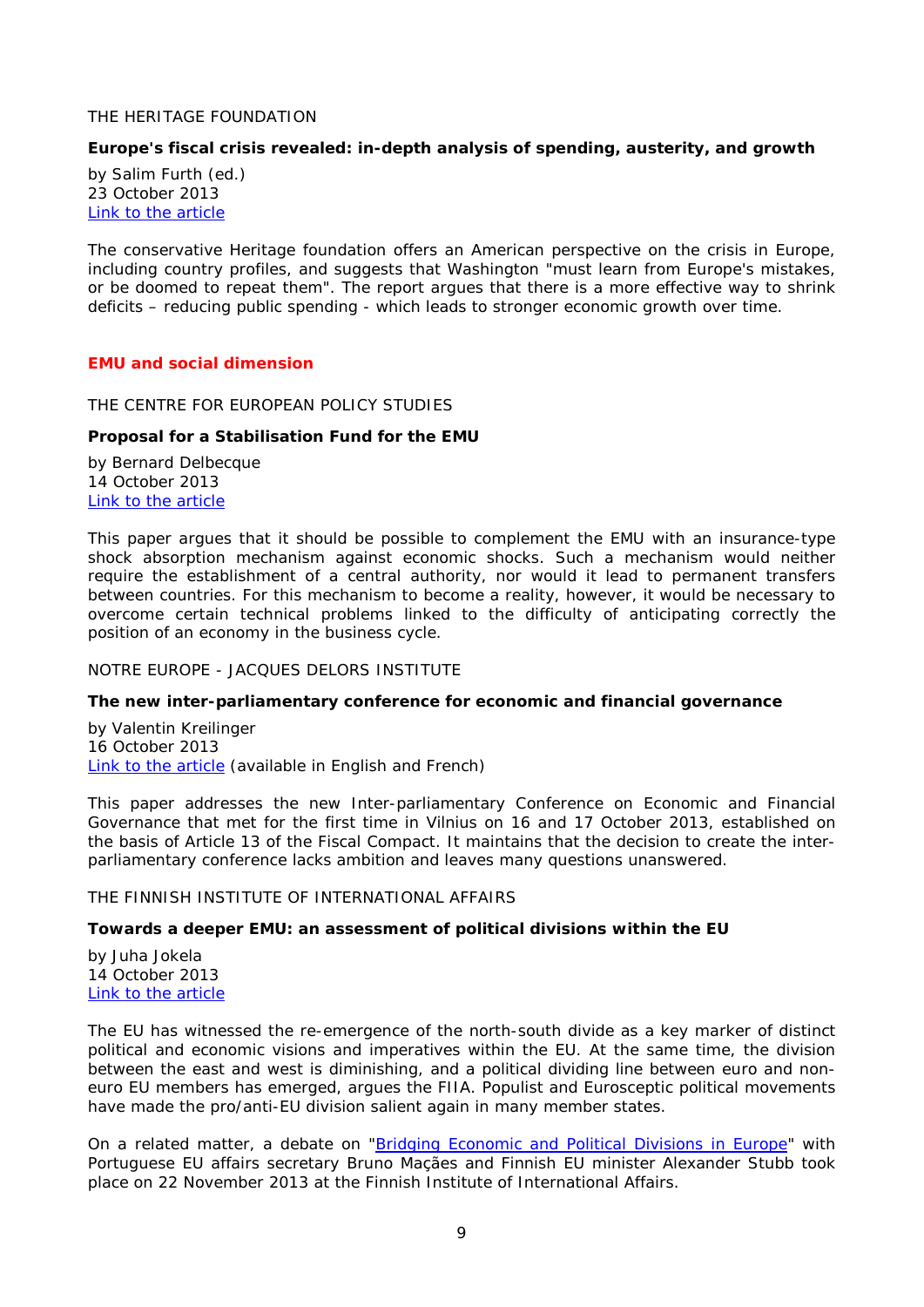# <span id="page-9-0"></span>CASE - CENTER FOR SOCIAL AND ECONOMIC RESEARCH

# <span id="page-9-1"></span>**Fiscal or bailout union: where is the EU/EMU's fiscal integration heading**

by Marek Dąbrowski October 2013 [Link to the article](http://www.case-research.eu/sites/default/files/publications/CNSA_2013_466.pdf)

In this paper by the Warsaw-based CASE, the author discusses the still missing components of European integration. "Ideally", the author says, "reforming European fiscal federalism should involve all EU member states and should use the community method rather than concluding new intergovernmental agreements formally outside the EU." He warns, however, against proposals that could weaken market discipline and lead to a dysfunctional fiscal union.

<span id="page-9-2"></span>FONDATION ROBERT SCHUMAN

#### <span id="page-9-3"></span>**"Social Europe", a lever for euro zone integration**

by Thierry Chopin and Alain Fabre 22 October 2013 [Link to the article](http://www.robert-schuman.eu/en/doc/questions-d-europe/qe-292-en.pdf) (available in English and French)

After steps towards stronger integration in the fiscal and banking area, it is now time to move towards more integration of welfare and social policies, argues the paper, citing an unemployment insurance scheme for the euro area as the main test case.

# <span id="page-9-4"></span>*Banking Union*

<span id="page-9-5"></span>BRUEGEL

# <span id="page-9-6"></span>**The European Central Bank in the age of Banking Union**

by Zsolt Darvas and Silvia Merler 3 October 2013 [Link to the article](http://www.bruegel.org/publications/publication-detail/publication/796-the-european-central-bank-in-the-age-of-banking-union/)

Reviewing the ECB's role beyond price stability, as emerged during the crisis, the authors see major conflicts of interest in the ECB's participation in financial assistance programmes.

# <span id="page-9-7"></span>PETERSON INSTITUTE FOR INTERNATIONAL ECONOMICS

# <span id="page-9-8"></span>**How to form a more perfect European Banking Union**

by Ángel Ubide October 2013 [Link to the article](http://www.iie.com/publications/pb/pb13-23.pdf)

<span id="page-9-9"></span>The author notes that plans for a European banking union fall short of the ideal of an "ever closer union." In fact, the plan's focus on national resolution authorities and funds, a minimal financing backstop, and costs imposed on creditors, could lead to a more fragmented banking system. Ubide urges policymakers to focus on making the banking union stronger and more coherent. Troubled banks supervised by the European Central Bank should be covered by a European resolution authority and a European resolution fund.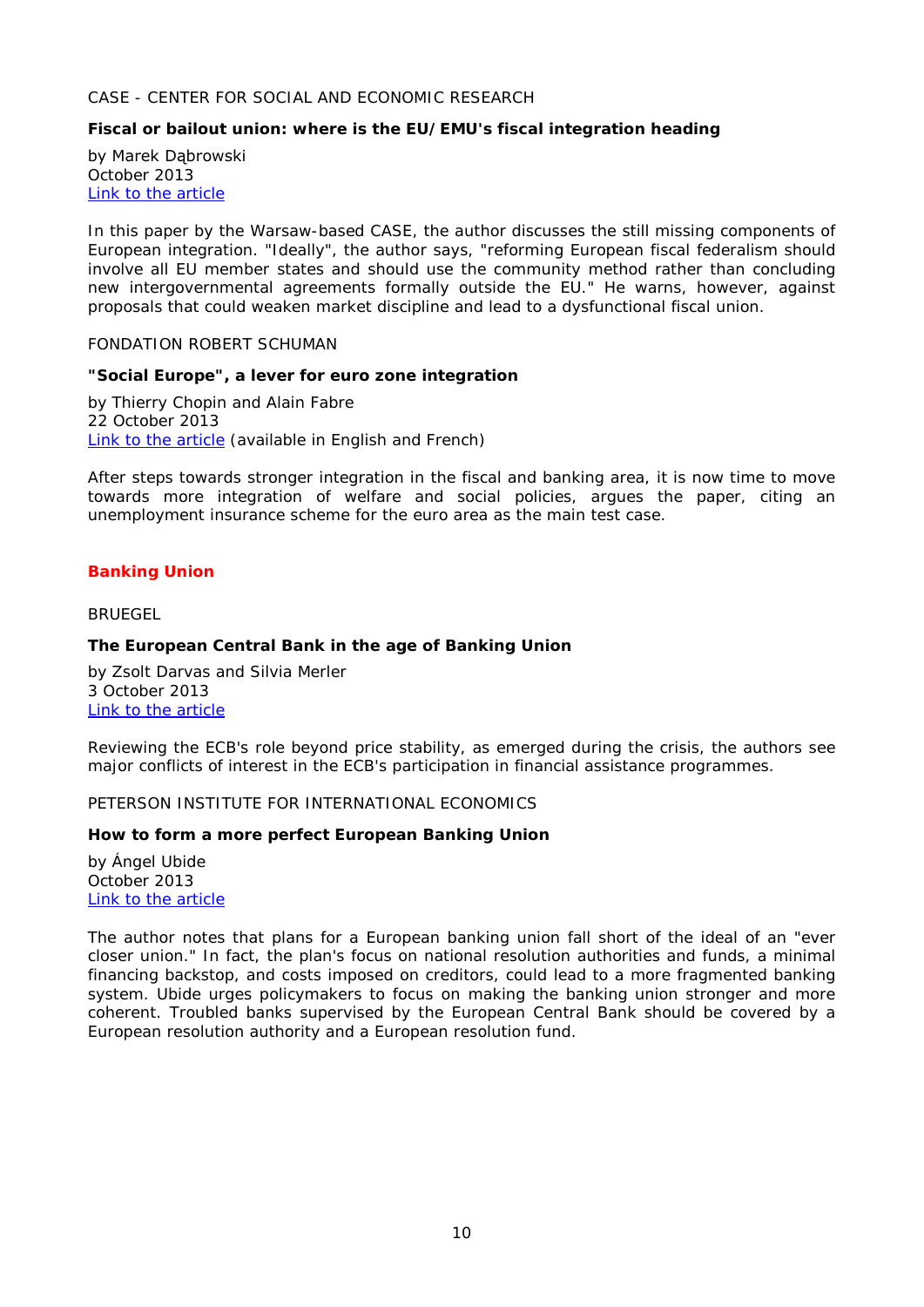# *Digital agenda*

# <span id="page-10-0"></span>THE LISBON COUNCIL

# <span id="page-10-1"></span>**Plan i(nnovation) for Europe: delivering innovation-led, digitally-powered growth**

by Albert Bravo-Biosca, Louise Marston, Ann Mettler, Geoff Mulgan and Stian Westlake 10 October 2013 [Link to the article](http://www.lisboncouncil.net/publication/publication/99-plan-innovation-for-europe-delivering-innovation-led-digitally-powered-growth.html)

On the eve of the October European Council, devoted to innovation and the digital agenda, the Lisbon Council and the Nesta innovation foundation set out a seven-point plan to make Europe "the best place in the world to innovate, the place where entrepreneurs, visionaries and optimists tackle the challenges of the future." It was launched at the 2013 Innovation Summit in the presence of [European Council President](http://www.consilium.europa.eu/uedocs/cms_data/docs/pressdata/en/ec/138963.pdf) Herman Van Rompuy.

#### <span id="page-10-2"></span>FONDATION ROBERT SCHUMAN

# <span id="page-10-3"></span>**What should be the position of national parliaments in the construction of a European political union?**

by Claude Bartolone 15 October 2013 [Link to the article](http://www.robert-schuman.eu/en/doc/questions-d-europe/qe-291-en.pdf) (available in English and French)

The author, President of the French National Assembly, argues for a Congress of national parliaments, without co-legislative powers, to accompany further differentiated political integration of the euro area.

#### <span id="page-10-4"></span>CENTRE FOR EUROPEAN REFORM

# <span id="page-10-5"></span>**How to build a modern European Union**

by Charles Grant, with Clara Marina O'Donnell, Hugo Brady, John Springford, Philip Whyte, Stephen Tindale, Katinka Barysch and David Buchan 10 October 2013 [Link to the article](http://www.cer.org.uk/sites/default/files/publications/attachments/pdf/2013/rp_119-7927.pdf)

All political communities need to adapt and evolve if they are to remain relevant. Despite five major treaty revisions in the past 30 years, some of the EU's policies and institutions look oldfashioned and tarnished. The CER proposes reforming the EU's policies and institutions, to foster a more dynamic European economy and to make decision-making more accountable.

<span id="page-10-6"></span>CARNEGIE EUROPE

# <span id="page-10-7"></span>**The EU beyond the crisis: the unavoidable challenge of legitimacy**

by Richard Youngs 8 October 2013 [Link to the article](http://carnegieendowment.org/files/eu_beyond_crisis_2.pdf)

<span id="page-10-8"></span>The euro crisis has mobilized the masses and unleashed vitally important debates about changing the model of European integration, both economically and politically. Yet, as the crisis appears to have calmed, EU member states feel increasingly confident that fundamental political changes are not necessary. On the contrary, to build a truly democratic EU, citizens need to have a greater voice in decision-making.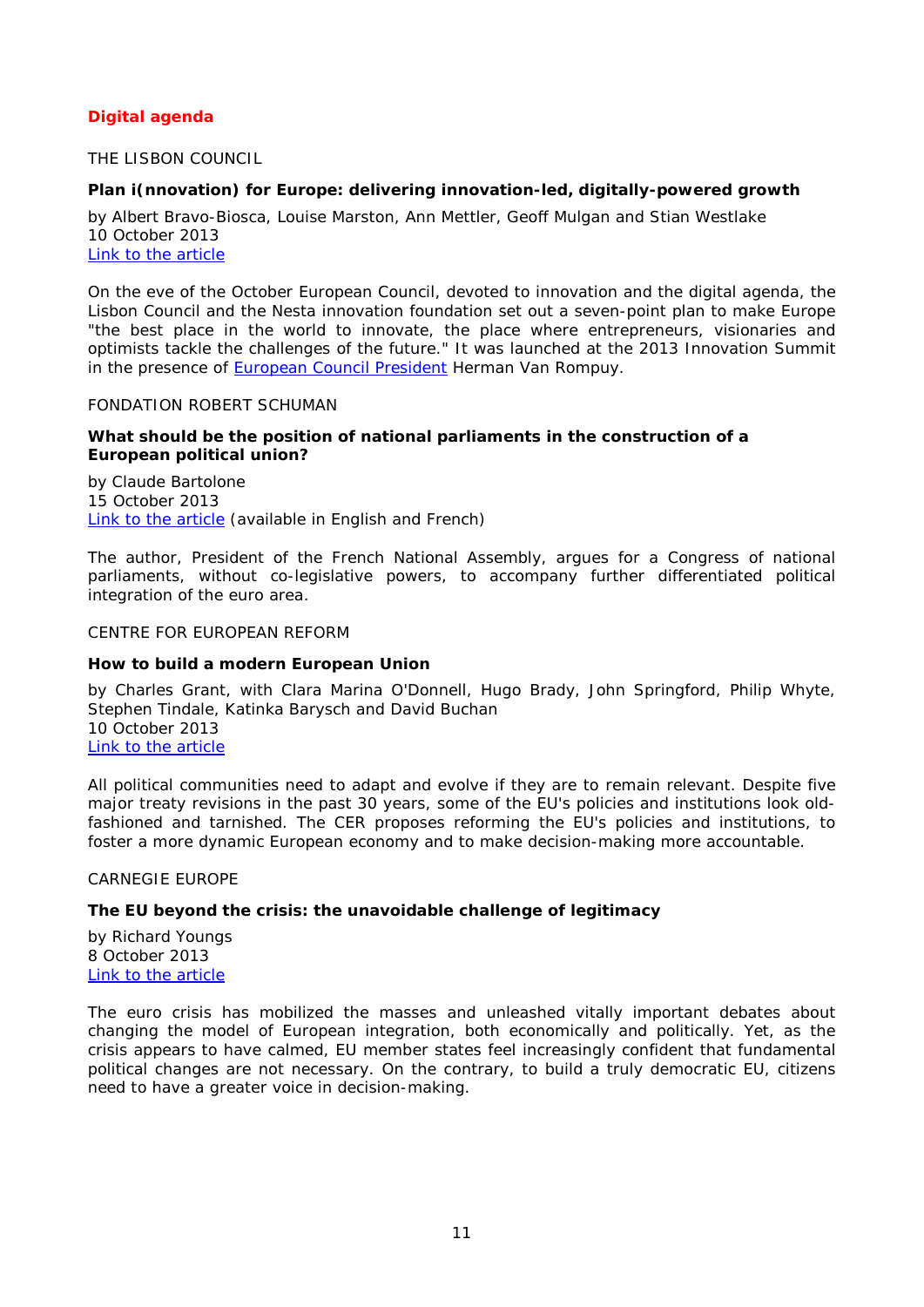CENTRE FOR EUROPEAN STUDIES

# <span id="page-11-0"></span>**EU policies: an overview - From decision-making to implementation**

by Ingrid Habets and Rudolf W. Strohmeier (eds.) October 2013 [Link to the article](http://thinkingeurope.eu/sites/default/files/publication-files/ces_eu_policies_book_web.pdf)

With the ongoing debate about reforming the EU, it is now more important than ever to know more about its policies. The book covers various EU policies, from financial topics to justice issues and foreign policy, giving a broad and in-depth overview of issues that concern all of us. It provides information on the state of play and offers a glimpse of where we are headed.

# <span id="page-11-1"></span>*European Parliament - Elections 2014*

<span id="page-11-2"></span>CENTRE FOR EUROPEAN REFORM

# <span id="page-11-3"></span>**The 2014 European elections: why a partisan Commission president would be bad for the EU**

by Heather Grabbe and Stefan Lehne 14 October 2013 [Link to the article](http://www.cer.org.uk/sites/default/files/publications/attachments/pdf/2013/esy_commissionpres_11oct13-7937.pdf)

A strong, independent, non-partisan Commission is vital for the EU and the euro, argues the Centre. If political parties nominate its next president, the Commission could not referee EU rules.

# <span id="page-11-4"></span>*EU Member States*

<span id="page-11-5"></span>THE CENTRE FOR EUROPEAN POLICY STUDIES

# <span id="page-11-6"></span>**British balance of competence reviews, part I: 'Competences about right, so far'**

by Michael Emerson and Steven Blockmans 29 October 2013 [Link to the article](http://www.ceps.be/book/british-balance-competence-reviews-part-i-%E2%80%98competences-about-right-so-far%E2%80%99)

This paper aims to give a basis for an informed debate before the referendum on the UK's membership to the EU. It refers to the UK's review of competences, which found that the competences of the EU are judged by respondents to be 'about right' on the whole. The paper argues that the survey was objective and impressively researched, and that sceptical remarks reveal a huge gap between the views of informed stakeholders and the general public opinion.

#### <span id="page-11-7"></span>INSTITUTE FOR PUBLIC POLICY RESEARCH

# <span id="page-11-8"></span>**The new electorate: why understanding values is the key to electoral success**

by Nick Pecorelli 14 Oct 2013 [Link to the article](http://www.ippr.org/images/media/files/publication/2013/10/new-electorate-voter-values_Oct2013_11359.pdf)

<span id="page-11-9"></span>This view of the British electorate provides a picture of voters in terms of their dominant, deeply held values, and of how these 'values groups' relate to party loyalties, headline issues, and the crafting of strong political messages and coalitions of support.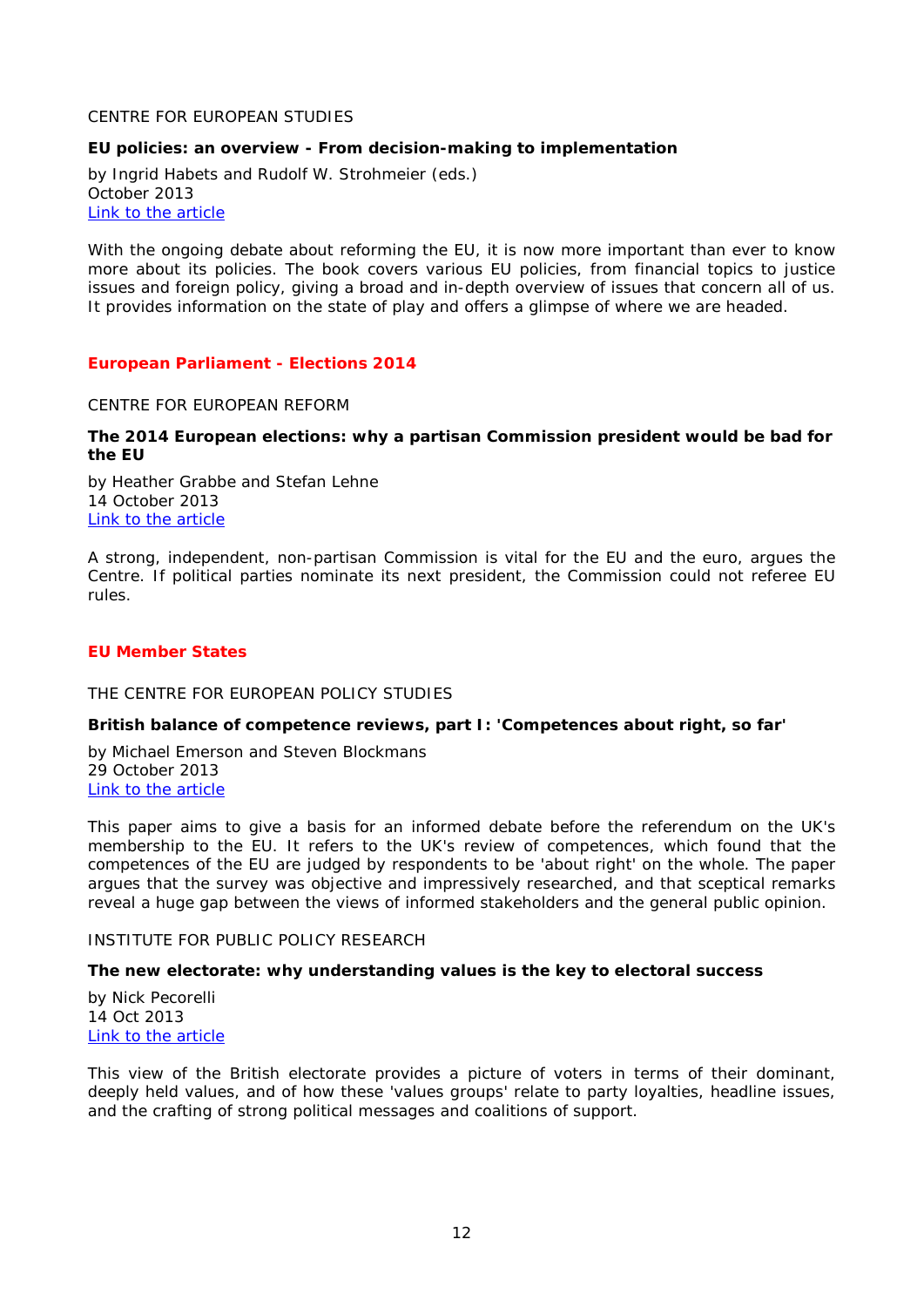#### COLLEGE OF EUROPE

# <span id="page-12-0"></span>**Is independence possible in an interdependent world? Scotland vs. the UK's participation in the European economy**

by Andrew Hughes Hallett October 2013 [Link to the article](https://www.coleurope.eu/website/study/european-economic-studies/research-activities/bruges-european-economic-policy)

This lecture sets out to identify what level of autonomy or independence would best suit a regional economy in a currency union, and also the institutional changes needed to sustain those arrangements. The topics covered include the advantages of a fiscal federalism framework with the institutions needed to support it, and the main arguments for the breakup of nations or economic unions, with Scotland and the UK as leading examples.

<span id="page-12-1"></span>THE GERMAN MARSHALL FUND OF THE UNITED STATES / STIFTUNG WISSENSCHAFT UND POLITIK

# <span id="page-12-2"></span>**New power, new responsibility: elements of a German foreign and security policy for a changing world**

by Constanze Stelzenmueller 17 October 2013 [Link to the article](http://www.gmfus.org/wp-content/blogs.dir/1/files_mf/1382017951GMFSWPReportNewPowerNewResponsibility.pdf)

The paper discusses Germany's role in the international order and in Europe, its strategic relationships and its security policy, and makes recommendations for future policy in all four fields. The paper reflects the consensus but also the dissent in experts' discussions.

## <span id="page-12-3"></span>CENTRE FOR EASTERN STUDIES

# <span id="page-12-4"></span>**The prospects for Croatia's co-operation with the Visegrad Group**

by Andrzej Sadecki 2 October 2013 [Link to the article](http://www.osw.waw.pl/sites/default/files/commentary_116.pdf) (available in English and Polish)

After joining the EU, Croatia could now become a valuable partner for the Visegrad Group. Cooperation in the "V4+" format is possible in most of the Group's priorities, primarily in: energy security, transport, neighbourhood policy and EU enlargement.

# <span id="page-12-5"></span>*Security and JHA*

#### <span id="page-12-6"></span>LEUVEN CENTRE FOR GLOBAL GOVERNANCE STUDIES

## <span id="page-12-7"></span>**The European Union and the risk posed by terrorism**

by Jan Wouters and Sanderijn Duquet October 2013 [Link to the article](http://ghum.kuleuven.be/ggs/publications/working_papers/new_series/wp121-130/wp122-wouters-duquet.pdf)

Since 9/11, discussions have intensified in EU circles on how to cope with security risks and how to define terrorism in the light of the threats posed. This working paper examines if and how the EU advances risk-oriented approaches in its counterterrorism management. It argues that the EU should not only focus on threats posed by terrorism, but decrease its vulnerability to terrorism through the further development of its legal framework.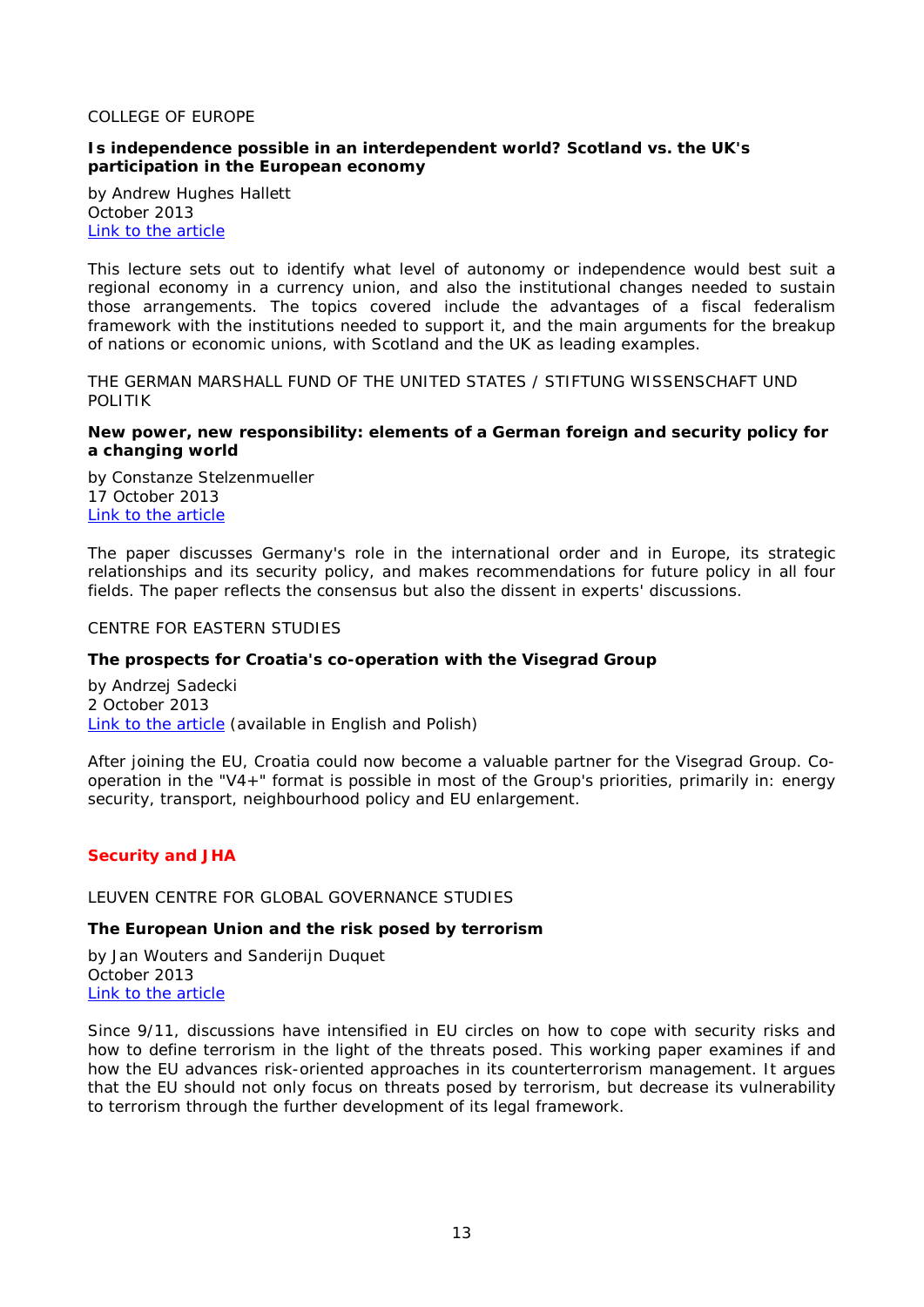# <span id="page-13-0"></span>*Defence*

# <span id="page-13-1"></span>ISTITUTO AFFARI INTERNAZIONALI

# <span id="page-13-2"></span>**Strategy and its role in the future of European defence integration**

by Manuel Muniz 29 October 2013 [Link to the article](http://www.iai.it/pdf/DocIAI/iaiwp1330.pdf)

Muniz maintains that EU member states have proven incapable of clarity in their strategic planning. It would be wise to incorporate into the strategic planning process a model that allows to capture and quantify states' interests. Such a process might lead the EU member states to realise that they share more strategic interests than is at first apparent.

#### <span id="page-13-3"></span>CENTRE FOR EASTERN STUDIES

# <span id="page-13-4"></span>**Holes in the skies over NATO's central European member states**

by Andrzej Wilk, Tomasz Dąborowski and Jakub Groszkowski 22 October 2013 [Link to the article](http://www.osw.waw.pl/sites/default/files/commentary_119.pdf) (available in English and Polish)

The paper overviews the recent purchase of combat aircraft by Romania, Slovakia, the Czech Republic, and Bulgaria. The region's saturation with combat aircraft is the lowest on the continent, with the exception of the Baltic states. Moreover, the machines to be used in the coming decade will be the oldest and the least advanced technologically. Thus, the defence of the airspace of NATO member states in Central Europe can be termed an ever more porous sky.

#### <span id="page-13-5"></span>CENTRE FOR ECONOMICS AND FOREIGN POLICY STUDIES

#### <span id="page-13-6"></span>**Turkey goes Chinese for missile defense**

by Aaron Stein, Can Kasapoglu and Sinan Ulgen 7 October 2013 [Link to the article](http://edam.org.tr/eng/document/TR_China_MD.pdf)

Turkey has announced plans to coproduce a long-range air and missile defence system with China's Precision Machinery Import-Export Corporation. Ankara's decision, which came at the expense of US or French-Italian offers, surprised Turkey's NATO Allies.

#### <span id="page-13-7"></span>*Energy, natural resources and climate change*

## <span id="page-13-8"></span>THE FINNISH INSTITUTE OF INTERNATIONAL AFFAIRS

#### <span id="page-13-9"></span>**European climate diplomacy: building capacity for external action**

by Diarmuid Torney 30 October 2013 [Link to the article](http://www.fiia.fi/en/publication/370/european_climate_diplomacy/)

<span id="page-13-10"></span>The creation of the EEAS provided the EU with an opportunity to build a European diplomacy that could place greater emphasis on climate change and other contemporary global issues. EU climate diplomacy could be strengthened by mainstreaming climate change within the work of the EEAS, and strengthening cohesion between the EEAS and the Commission. This could be aided by greater strategic guidance for climate diplomacy from the Foreign Affairs Council and the European Council.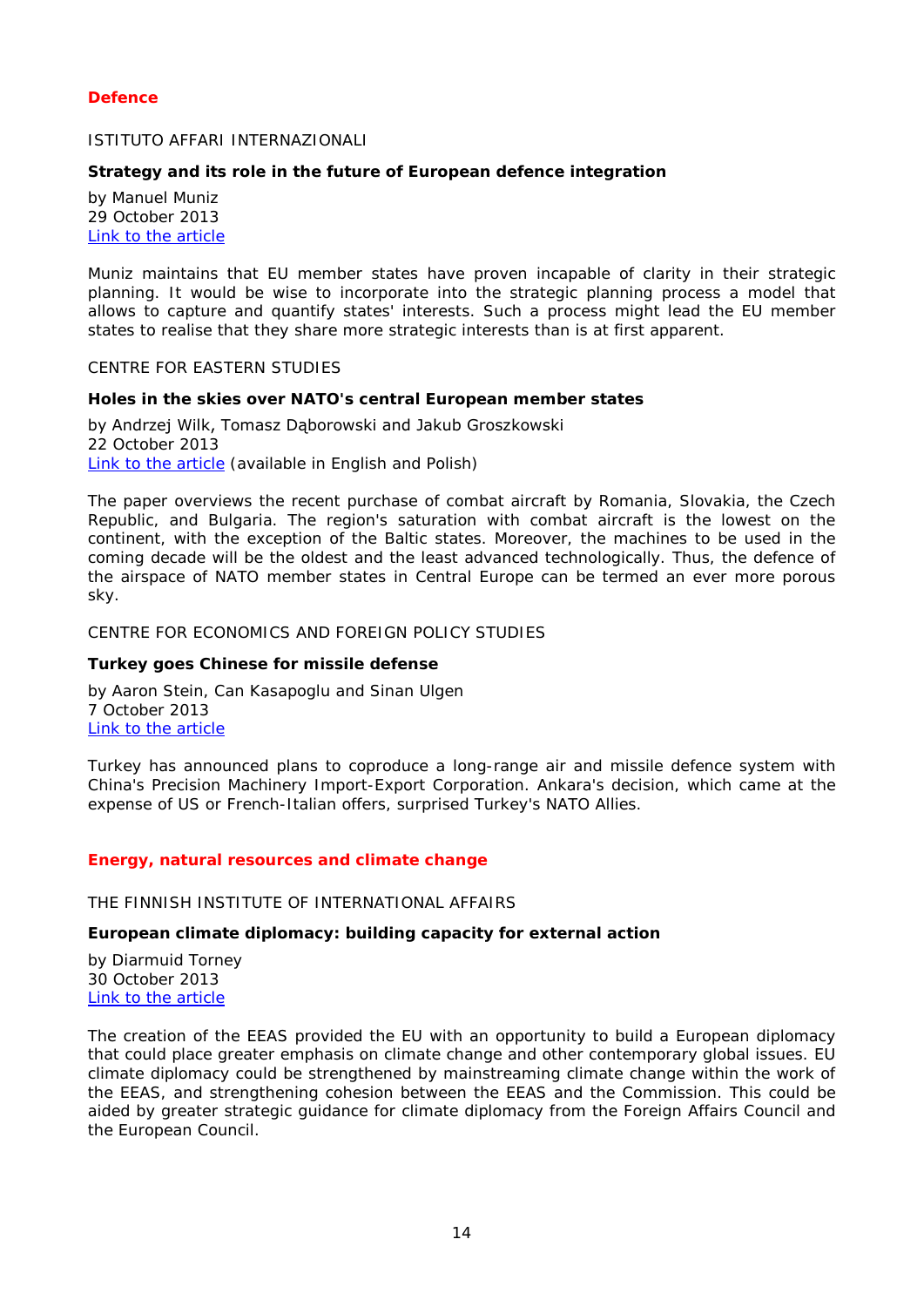## LEUVEN CENTRE FOR GLOBAL GOVERNANCE STUDIES

# <span id="page-14-0"></span>**Rising powers in global climate governance: negotiating in the new world order**

by Sander Happaerts and Hans Bruyninckx October 2013 [Link to the article](http://ghum.kuleuven.be/ggs/publications/working_papers/new_series/wp121-130/wp124-happaerts-bruyninckx-finaal.pdf)

This paper studies the role and impact that rising powers have in the global climate change regime, and how those actors challenge the course of climate negotiations in the future. The reality of global climate negotiations does not remain unaffected by the new world order. The paper concludes that the political power clubs fulfil only a limited role in the broader regime complex of climate change. It also argues that developing countries are de facto sidelined because of the increasing clout of rising powers in climate negotiations.

#### <span id="page-14-1"></span>CENTRE FOR EUROPEAN REFORM

#### <span id="page-14-2"></span>**Europe should regulate to promote carbon capture and storage**

by Stephen Tindale 30 October 2013 [Link to the article](http://www.cer.org.uk/sites/default/files/publications/attachments/pdf/2013/pb_sct_ccs_30oct13-8032.pdf)

Climate change is not only an issue for environmentalists. It must also be a concern for economists and foreign policy-makers. The EU should give grants to coal and gas carbon capture and storage demonstration projects, and regulate to require coal plants to use this technology.

#### <span id="page-14-3"></span>INSTITUT FRANÇAIS DES RELATIONS INTERNATIONALES

#### <span id="page-14-4"></span>**Impact du développement des gaz de schiste aux États-Unis sur la pétrochimie européenne**

by Sylvie Cornot-Gandolphe October 2013 [Link to the article](http://www.ifri.org/index.php?page=detail-contribution&id=7866&id_provenance=97&lang=fr) (in French)

The shale gas revolution has reduced the price of energy, and thus significantly diminished the cost of raw materials used by the American petrol industry. In Europe, on the other hand, the petrol industry faces flat demand, increased energy costs, and outdated production tools in excess capacity. Therefore, the European industry must restructure and adapt its production tools.

<span id="page-14-5"></span>CENTRAL EUROPEAN POLICY INSTITUTE / EUROPEUM / INSTITUTE FOR EUROPEAN POLICY / HUNGARIAN INSTITUTE OF INTERNATIONAL AFFAIRS / INSTITUTE FOR ECONOMIC RESEARCH AND POLICY CONSULTING

#### <span id="page-14-6"></span>**Energy security in central and eastern Europe: towards a common approach**

by Andras Deak, Dmytro Naumenko, Helena Schulzova and Pavol Szalai 14 October 2013 [Link to the article](http://www.europeum.org/images/paper/energy_security_in_cee.pdf)

Energy security is of high importance to the EU, Russia and European transit states like Slovakia or Ukraine. Central and Eastern Europe has several options to diversify imports away from Gazprom: diversification of suppliers, increase in LNG imports, shift to a more short-term contracting, and extraction of 'unconventional' natural gas namely shale gas. If Visegrad countries and Ukraine want to trade gas across borders and keep transporting most of the Russian gas to Europe, they need to invest into networks, and they should coordinate their national energy policies and name EU's energy targets for the next decades.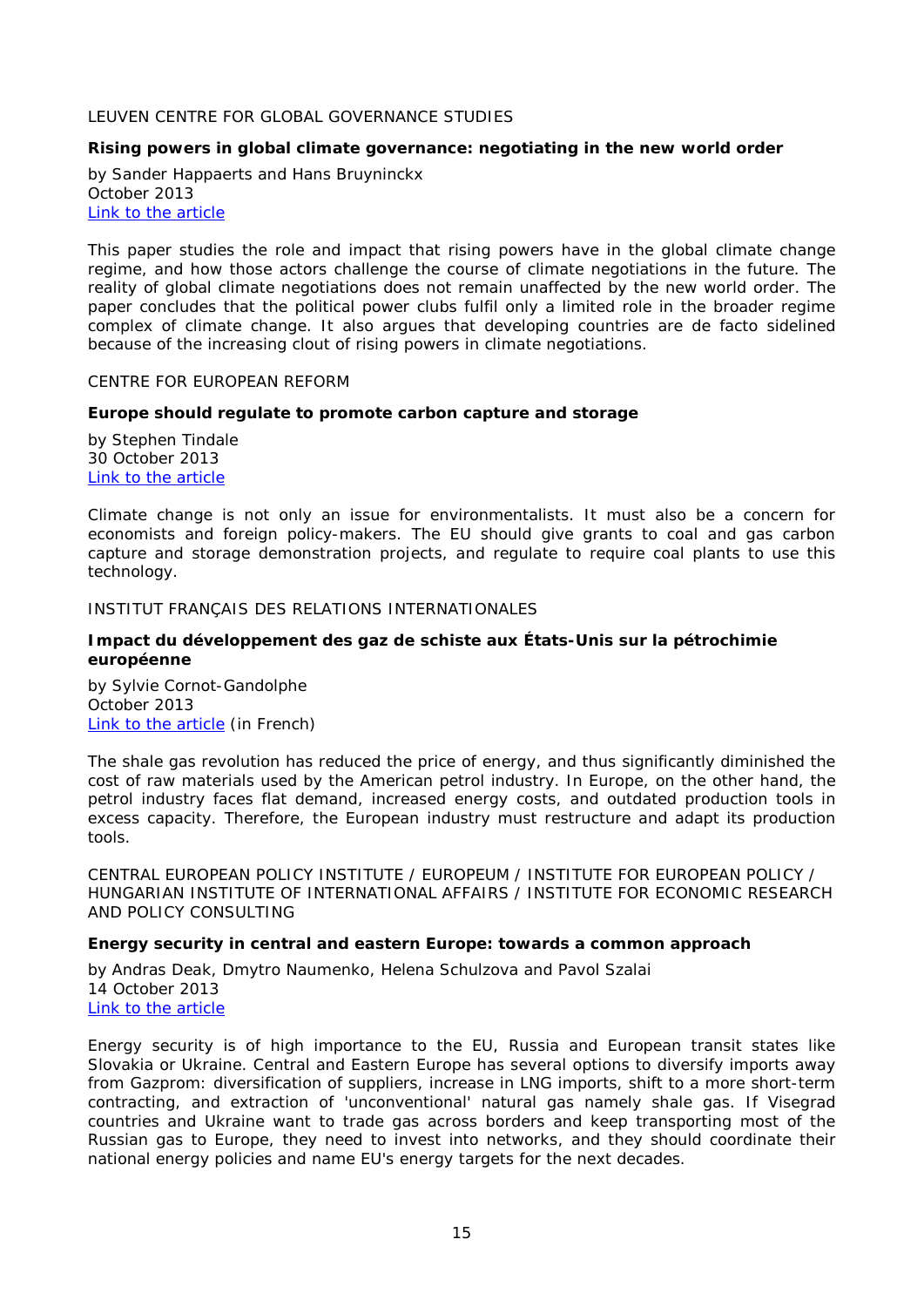# <span id="page-15-0"></span>**SECTION 2 - EXTERNAL RELATIONS**

# <span id="page-15-1"></span>*EU-US trade agreement*

# <span id="page-15-2"></span>NOTRE EUROPE - JACQUES DELORS INSTITUTE

#### <span id="page-15-3"></span>**Challenges and prospects of a transatlantic free trade area**

by Bertrand de Largentaye 10 October 2013 [Link to the article](http://www.notre-europe.eu/media/challengesprospectstransatlanticfreetradearea.pdf?pdf=ok) (available in English and French)

The paper analyses the challenges and perspectives of the FTA under discussion between the EU and the USA. Before discussing the outlines of the upcoming negotiations, the author starts by setting the scene and looking at the current situation. He then makes some critical observations on the prospects opened up by the partnership. To conclude, he formulates possible scenarios and make recommendations.

#### <span id="page-15-4"></span>PETERSON INSTITUTE FOR INTERNATIONAL ECONOMICS

#### <span id="page-15-5"></span>**Financial services in the Transatlantic Trade and Investment Partnership**

by Simon Johnson and Jeffrey J. Schott October 2013 [Link to the article](http://www.iie.com/publications/pb/pb13-26.pdf)

The Transatlantic Trade and Investment Partnership (TTIP) can deepen the already substantial ties that bind the US and the EU in the world's largest economic and strategic alliance. The authors believe that the TTIP can complement the extensive efforts already in train in financial forums by making regulatory policies more transparent and by creating opportunities for trade and investment in financial services in both markets. A broader role for TTIP in harmonizing financial regulation is not an appealing idea - according to the Institute - and not one that sits well with current US official thinking.

<span id="page-15-6"></span>CLINGENDAEL

#### <span id="page-15-7"></span>**The geopolitics of TTIP**

by Peter van Ham October 2013 [Link to the article](http://www.clingendael.nl/sites/default/files/The%20Geopolitics%20of%20TTIP%20-%20Clingendael%20Policy%20Brief.pdf)

The author argues that the TTIP will play a major role in deciding the future of transatlantic security and defence. Its logic is geopolitical, seeking to compete with a rising Asia, rather than betting on global normative convergence. It is more than a game-changer, but the best chance the transatlantic West has to advance a liberal world order for the 21st century. It is to be seen whether the TTIP will reinforce or undermine the EU's path towards federalism.

# <span id="page-15-8"></span>*EU strategic partnerships*

<span id="page-15-9"></span>THE CENTRE FOR EUROPEAN POLICY STUDIES

# <span id="page-15-10"></span>**Enhancing the Brazil-EU strategic partnership: from the bilateral and regional to the global**

by Michael Emerson and Renato Flores (eds.) 24 October 2013 [Link to the article](http://www.ceps.be/book/enhancing-brazil-eu-strategic-partnership-bilateral-and-regional-global)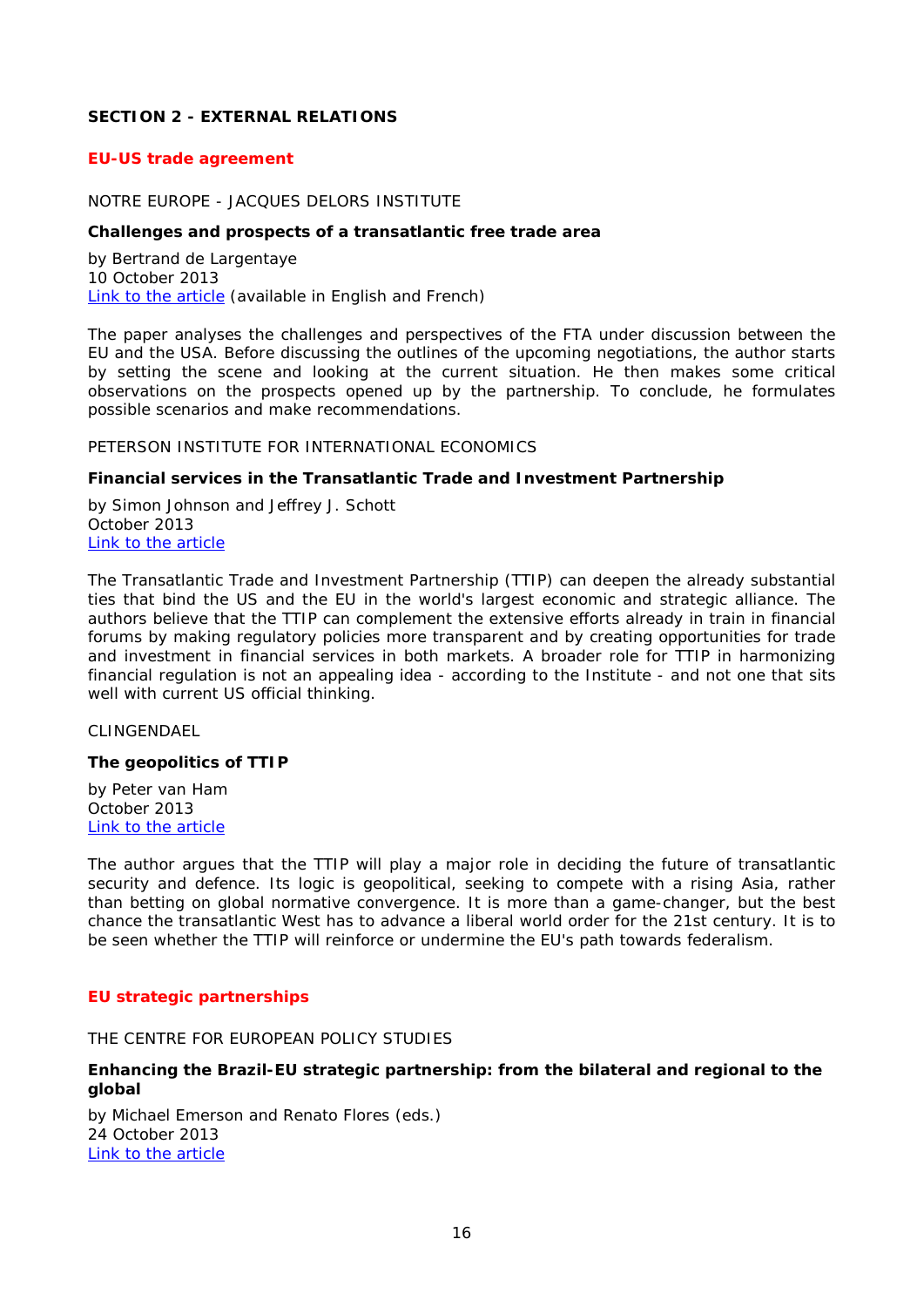This book examines the Brazil-EU Strategic Partnership and themes of strategic significance: macroeconomics, trade policy, climate change, foreign policy and continental regionalism. Results show that while the two parties cannot claim to determine global policies, they can cooperate to find workable global solutions, seek to bridge the wide differences between the West and the rest, the North and South, and the old and new powers.

#### <span id="page-16-0"></span>EU INSTITUTE FOR SECURITY STUDIES

# <span id="page-16-1"></span>**The EU-China partnership: 10 years on**

by Nicola Casarini 11 October 2013 [Link to the article](http://www.iss.europa.eu/uploads/media/Brief_35_EU-China_partnership.pdf)

The establishment of the EU-China 'strategic partnership' on 30 October 2003 came at a time of converging priorities between the two actors. It also coincided with one of the worst crises in transatlantic relations, mainly due to disagreements over the US-led war in Iraq and the foreign policy stance of the first Bush administration. Ten years on, which direction will the partnership now take?

# <span id="page-16-2"></span>*EU eastern partnership*

#### <span id="page-16-3"></span>THE CENTRE FOR EUROPEAN POLICY STUDIES

# <span id="page-16-4"></span>**Towards 'EuroNest 2.0': what should the next European Parliament learn from its predecessor?**

by Hrant Kostanyan and Bruno Vandecasteele 1 October 2013 [Link to the article](http://www.ceps.be/book/towards-%E2%80%98euronest-20%E2%80%99-what-should-next-european-parliament-learn-its-predecessor)

The authors argue that the EU-Eastern Partnership Parliamentary Assembly (EuroNest PA) is failing to reach its objectives of promoting economic and political integration between the EU and the Eastern Partners. The paper discusses the inconsistency about the conditions for countries to send delegates to the Assembly; that the meetings are too short and infrequent; and that the Eastern Partners do not focus enough on multilateral issues. Recommendations are offered to enhance the effectiveness of the Assembly.

#### <span id="page-16-5"></span>EUROPEAN POLICY CENTRE

# <span id="page-16-6"></span>**Beyond the Vilnius Summit: challenges for deeper EU integration with eastern Europe**

by Laure Delcour and Kataryna Wolczuk 31 October 2013 [Link to the article](http://www.epc.eu/documents/uploads/pub_3889_beyond_the_vilnius_summit.pdf)

The Vilnius summit at the end of November is expected to represent a landmark in EU policy towards the Eastern Partnership countries, with the likely signing of Association and Free Trade Agreements with some of these countries. In this Policy Brief Laure Delcour and Kataryna Wolczuk argue that this is just a first step. The Agreements are an advancement compared to past tools, but entail many costs for the implementing countries.

<span id="page-16-7"></span>SWEDISH INSTITUTE FOR EUROPEAN POLICY STUDIES

# <span id="page-16-8"></span>**Towards cruising speed? Assessing the EU strategy for the Baltic Sea region**

by Kristine Kern and Stefan Gänzle October 2013 [Link to the article](http://www.sieps.se/sites/default/files/2013_17epa.pdf)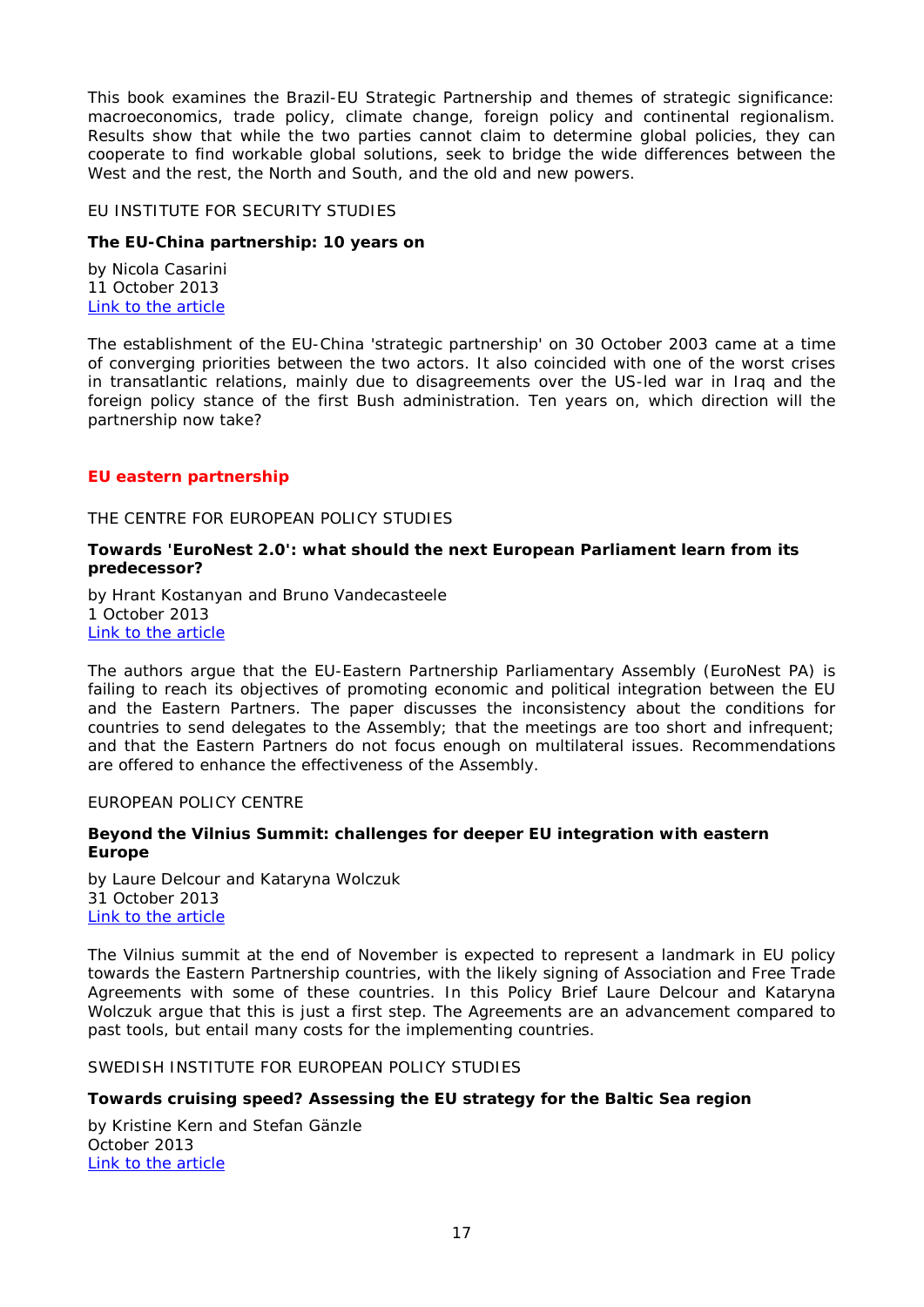The authors provide a preliminary assessment of the strategy's major achievements and remaining shortcomings. They look at how it has contributed to sustainable governance of the Baltic Sea region, as well as how it will be affected by the new territorial coherence policy and the proposed architecture of the Multiannual Financial Framework 2014-2020.

# <span id="page-17-0"></span>*Russia*

<span id="page-17-1"></span>CENTRE FOR EASTERN STUDIES

# <span id="page-17-2"></span>**Greater Europe. Putin's vision of the European (dis)integration**

by Marek Menkiszak 14 October 2013 [Link to the article](http://www.osw.waw.pl/sites/default/files/greater_europe_net.pdf) (available in English and Polish)

On several occasions since 2001 Vladimir Putin has raised the concept of 'Greater Europe', a partly-integrated common space comprising mainly Russia and the European Union. This concept has never been recast into a detailed political programme. The author expects Russia's policy to focus on implementing its priority project of Eurasian integration, based on the structures of the Customs Union/the Eurasian Union; while the Greater Europe project will be postponed until the time when, as Moscow believes, a weakened EU will be ready to accept Russian proposals.

<span id="page-17-3"></span>THE SWEDISH INSTITUTE OF INTERNATIONAL AFFAIRS

# <span id="page-17-4"></span>**Nation branding and Russian foreign policy**

by Greg Simons October 2013 [Link to the article](http://www.ui.se/eng/upl/files/97515.pdf)

The paper looks at different attempts at nation branding by the Russian Federation, and how these are connected with the understanding of soft power (and what purpose this serves).

# <span id="page-17-5"></span>*Turkey*

<span id="page-17-6"></span>CENTRE FOR EASTERN STUDIES

# <span id="page-17-7"></span>**Turkey: has the AKP ended its winning streak?**

by Marek Matusiak 7 October 2013 [Link to the article](http://www.osw.waw.pl/sites/default/files/commentary_117.pdf) (available in English and Polish)

When compared to the beginning of 2013, the way the situation will develop in Turkey is at this moment definitely less predictable; and the possible scenarios include both relative peace (however, with socio-political tension present in the background) and the threat of destabilisation. Therefore, although the AKP will still remain the sole major political force, this party will have to face challenges which will decide not only its political future but also the directions the country will be developing in.

#### <span id="page-17-8"></span>INTERNATIONAL CRISIS GROUP

# <span id="page-17-9"></span>**Crying "wolf": why Turkish fears need not block Kurdish reform**

7 October 2013 [Link to the article](http://www.crisisgroup.org/~/media/Files/europe/turkey-cyprus/turkey/227-crying-wolf-why-turkish-fears-need-not-block-kurdish-reform.pdf) (available in English and Turkish)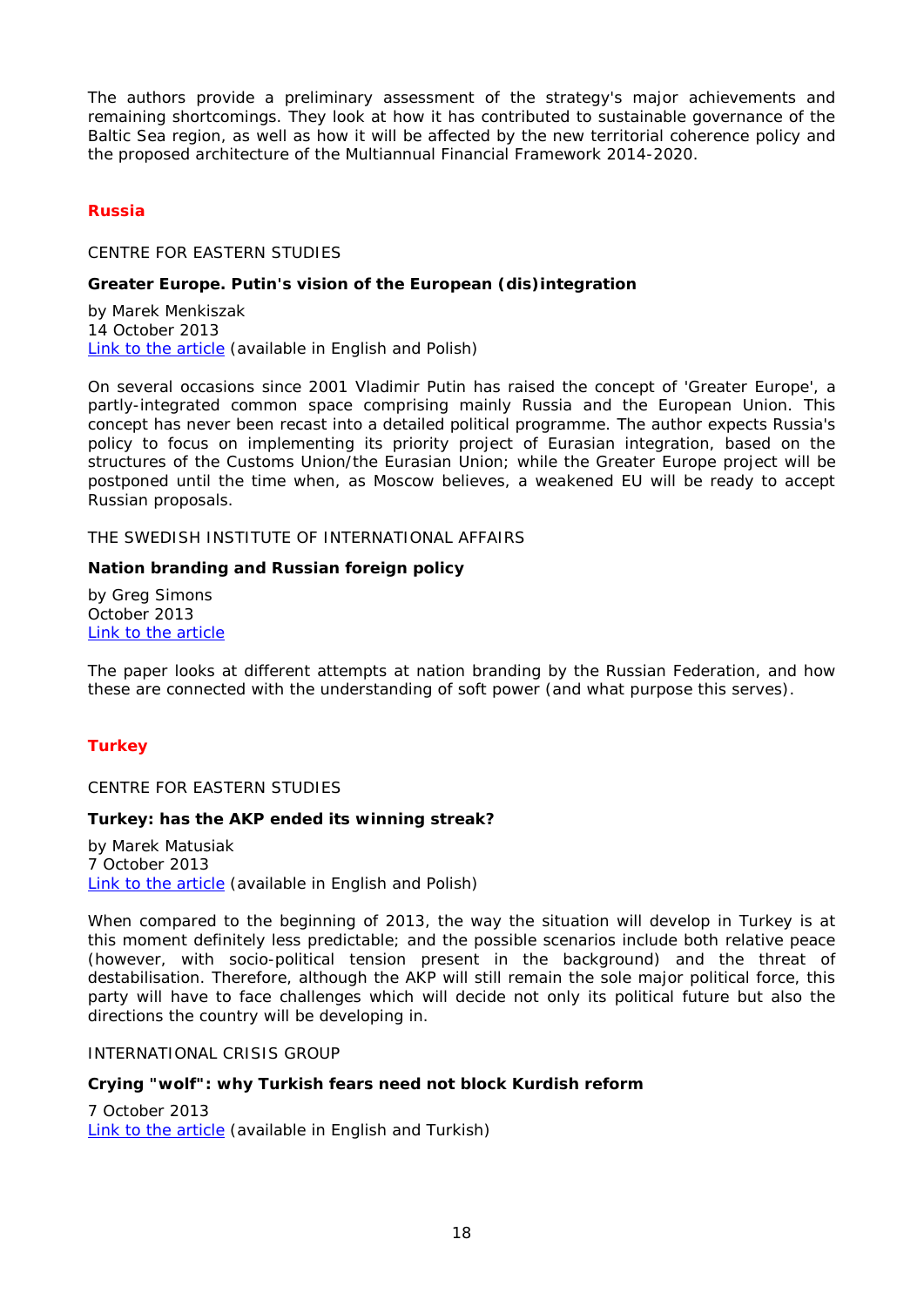Negotiations underway since late 2012 between Turkey's government and the Kurdistan Workers' Party (PKK) are stalling. Prime Minister Recep Tayyip Erdoğan has taken an increasingly nationalist line, even if still mixed with an outreach to Kurdish opinion. PKK leaders and the Kurdish movement need to stop issuing threats that fuel the Turkish public's concerns about secession or a resurgence of violence. Turkish leaders must recommit to democratic reform, including a new constitution and laws that eliminate any ethnic bias; a more decentralised government structure, changes to anti-terror laws, and a lower election threshold.

#### <span id="page-18-0"></span>HELLENIC FOUNDATION FOR EUROPEAN & FOREIGN POLICY

#### <span id="page-18-1"></span>**The feasibility and impact of the Turkish-Israeli rapprochement on the geopolitics of the eastern Mediterranean**

by Theodore Tsakiris October 2013 [Link to the article](http://www.eliamep.gr/wp-content/uploads/2013/10/Briefing-Notes_22_October-2013_Tsakiris-Theodore-1.pdf)

Before we analysing the specific geopolitical parameters that would affect the viability of a Turkish-Israeli gas pipeline, the author tries to assess the status of Turkish-Israeli relations, and estimates the range and potential significance of their aligned interests.

#### <span id="page-18-2"></span>*Bosnia and Herzegovina*

#### <span id="page-18-3"></span>EUROPEAN STABILITY INITIATIVE

#### <span id="page-18-4"></span>**Houdini in Bosnia. How to unlock the EU accession process**

17 October 2013 [Link to the article](http://www.esiweb.org/pdf/esi_document_id_144.pdf)

The paper notes that Bosnia and Herzegovina has already broken every record when it comes to its Stabilisation and Association Agreement with the EU. It started negotiations in November 2005. Eight years later, the agreement has not yet entered into force. No other Balkan country has taken so long.

# <span id="page-18-5"></span>**Lost in the Bosnian labyrinth. Why the Sejdic-Finci case should not block an EU application**

7 October 2013 [Link to the article](http://www.esiweb.org/pdf/esi_document_id_143.pdf)

In December 2009 the ECHR found that the constitution and election law of Bosnia and Herzegovina violate the European Convention on Human Rights and its protocols. Bosnia's laws require that political candidates identify themselves as "Bosniak," "Croat" or "Serb" in order to be able to run for president or become a member of the upper house of the state parliament. Behind the international interest in this case lies a strong sense of moral outrage. The paper wonders if this is a racist constitution.

# <span id="page-18-7"></span><span id="page-18-6"></span>*Serbia - Enlargement*

CENTER FOR EU ENLARGEMENT STUDIES

# <span id="page-18-8"></span>**Prospects of EU enlargement : the case of stabilization conditionality in Serbia**

by Martina Dupáková June 2013 [Link to the article](https://cens.ceu.hu/sites/default/files/publications/eu-frontiers-student-papers-vol1-martina-dupakova.pdf)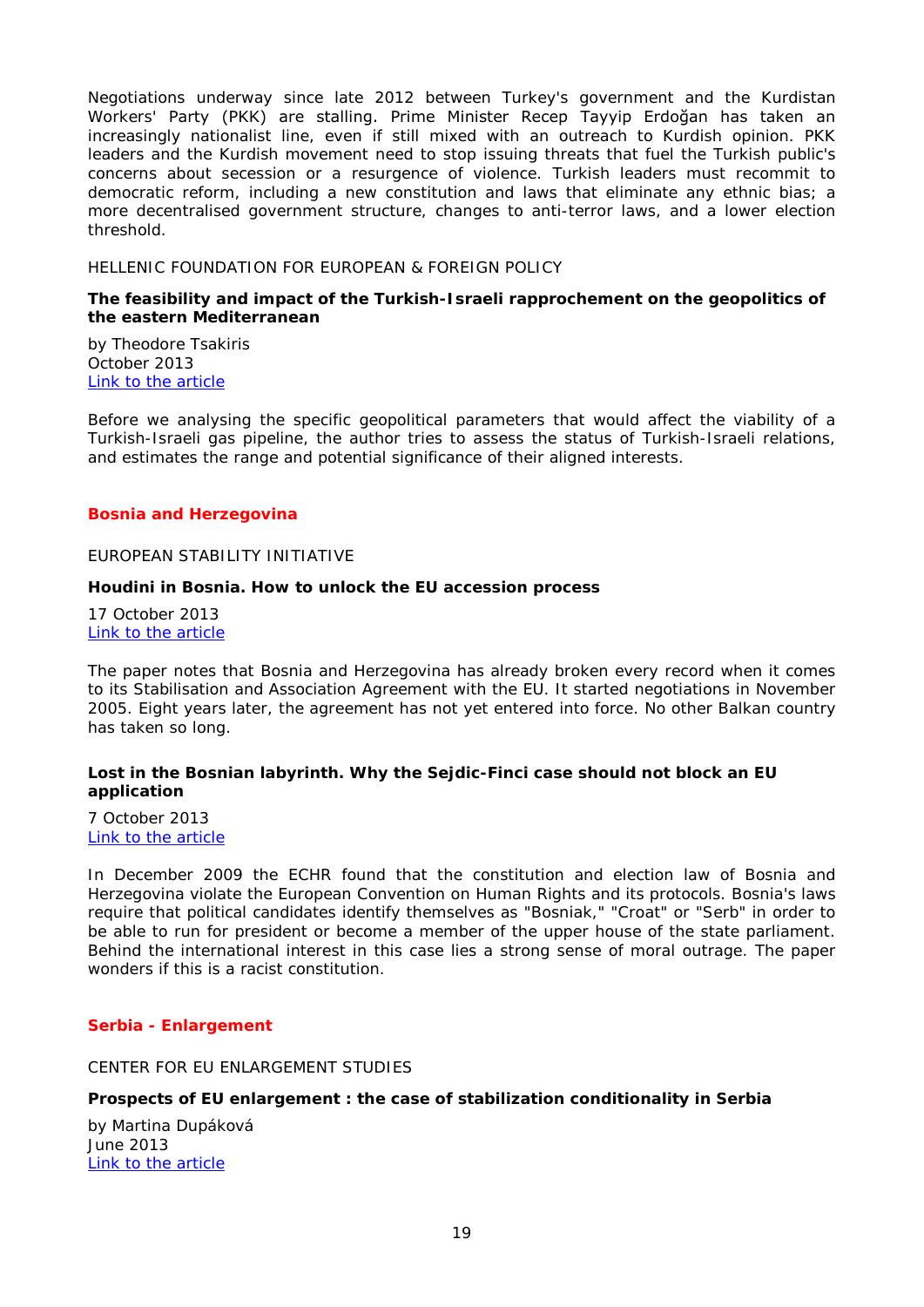EU applies its conditionality based on the SAP to ensure the stability of the region. Via conditions of full cooperation with the ICTY, regional cooperation and good neighbourly relations, it attempts to resolve the major hot spots such as the Kosovo issue. However, to bring about satisfactory results it is necessary to assure Serbian compliance with the conditions and at most to offer Serbia sufficient reward to outweigh the cost of compliance.

#### <span id="page-19-0"></span>GROUP FOR LEGAL AND POLITICAL STUDIES

# <span id="page-19-1"></span>**The EU-Kosovo relationship in the context of EU enlargement policy**

by Neill Nugent May 2013 [Link to the article](http://legalpoliticalstudies.org/download/Policy%20Report%2003%202013.pdf)

According to Nugent, the EC/EU has never had a clear or consistent policy towards enlargement in the sense of it knowing how far and at what pace it ultimately wants to extend geographically. Rather it has, for the most part – and necessarily it might be argued – reacted to (mainly external) events and circumstances. This essentially reactive nature of enlargement policy has resulted in many key decisions on enlargement being determined not only by technical and legal considerations – involving, for example, judgements on whether a would-be member state's economy is sufficiently 'marketised' to warrant the opening of accession negotiations – but also political considerations.

# <span id="page-19-2"></span>*Syria*

#### <span id="page-19-3"></span>STIFTUNG WISSENSCHAFT UND POLITIK

# <span id="page-19-4"></span>**Syrian Muslim Brotherhood still a crucial actor. Inclusivity the order of the day in dealings with Syria's opposition**

by Petra Becker October 2013 [Link to the article](http://www.swp-berlin.org/fileadmin/contents/products/comments/2013C34_bkp.pdf) (available in English and German)

Summer 2013 brought severe setbacks for the Syrian Muslim Brotherhood. As a result, the National Coalition and its Supreme Military Command have faced defections of major rebel forces, which may lead to a major shift towards Jihadi Salafism and the marginalization of moderate forces on the ground. Yet the Brotherhood remains the best-organised political force within the Syrian opposition alliances and still sees itself becoming the leading force in postrevolutionary Syria. Germany and Europe should encourage moderate forces whatever their political colours and foster the implementation of democratic concepts.

# <span id="page-19-5"></span>INTERNATIONAL CRISIS GROUP

# <span id="page-19-6"></span>**Anything but politics: the state of Syria's political opposition**

17 October 2013 [Link to the article](http://www.crisisgroup.org/~/media/Files/Middle%20East%20North%20Africa/Iraq%20Syria%20Lebanon/Syria/146-anything-but-politics-the-state-of-syrias-political-opposition.pdf)

Any viable resolution of the war will require emergence of a credibly representative opposition; for all its shortcomings, the National Coalition of Syrian Revolutionary and Opposition Forces (the Coalition) currently is alone in potentially meeting that test. To do so, however, it will need to dramatically bolster its presence on the ground; opposition backers will have to streamline their assistance; and all must develop a strategy to deal with the growing jihadi phenomenon. The paper discusses what can be done.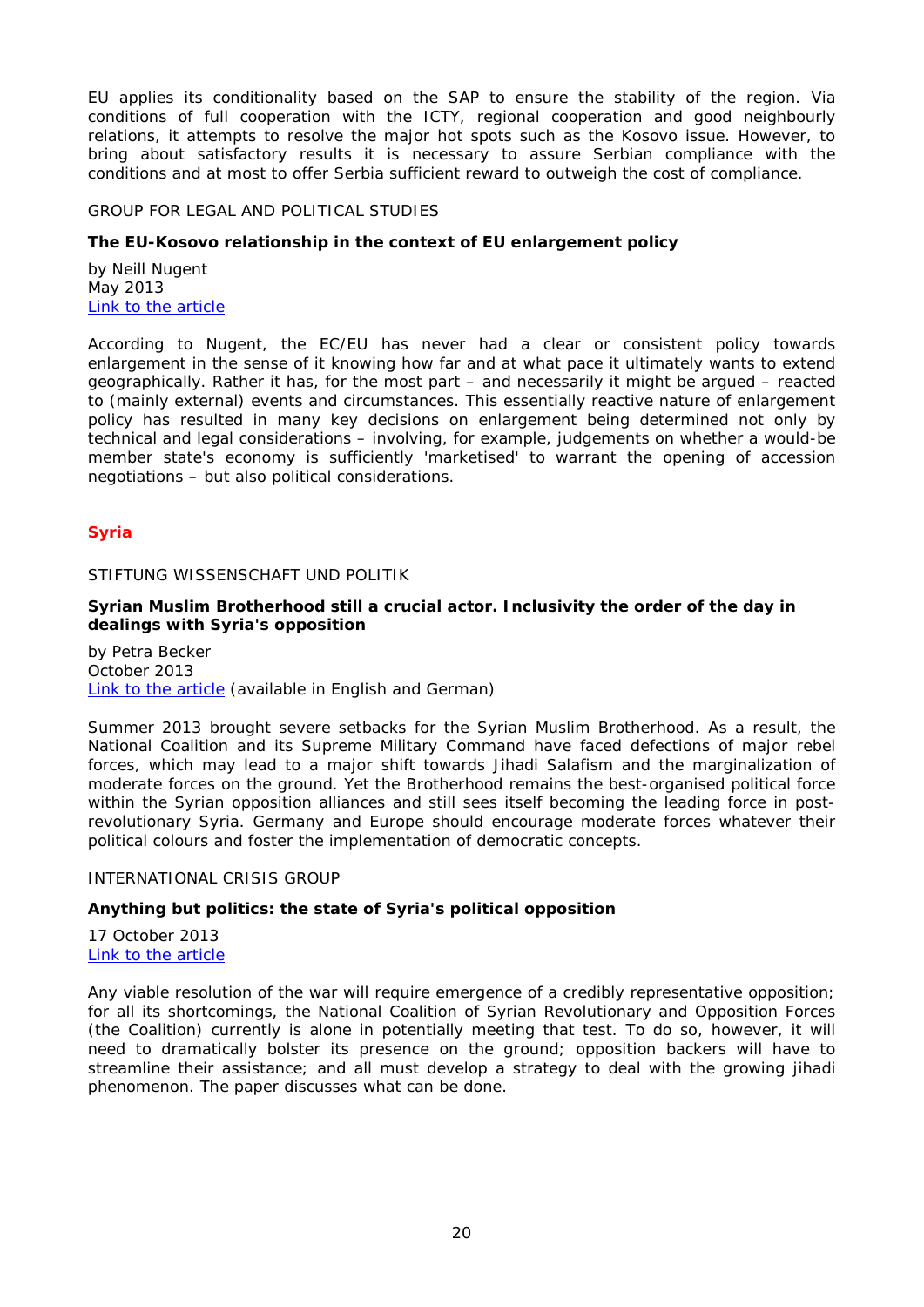# <span id="page-20-0"></span>**SPECIAL FOCUS - MIGRATION**

# <span id="page-20-1"></span>THE CENTRE FOR EUROPEAN POLICY STUDIES

## <span id="page-20-2"></span>**The criminalisation of migration in Europe: a state-of-the-art of the academic literature and research**

by Joanna Parkin 24 October 2013 [Link to the article](http://www.ceps.be/book/criminalisation-migration-europe-state-art-academic-literature-and-research)

The paper analyses three key manifestations of the so-called 'crimmigration' trend: discursive criminalisation; the use of criminal law for migration management; and immigrant detention, focusing both on developments in domestic legislation of EU member states but also the increasing conflation of mobility, crime and security which has accompanied EU integration.

#### <span id="page-20-3"></span>**Why come here if I can go there? Assessing the 'attractiveness' of the EU's Blue Card Directive for 'highly qualified' immigrants**

by Katharina Eisele 14 October 2013 [Link to the article](http://www.ceps.be/book/why-come-here-if-i-can-go-there-assessing-%E2%80%98attractiveness%E2%80%99-eu%E2%80%99s-blue-card-directive-%E2%80%98highly-qua)

This paper analyses the attractiveness of the EU's Blue Card Directive for so-called 'highly qualified' immigrant workers from outside the EU. It is argued that the Blue Card Directive sets forth minimum standards providing for a common floor – not a common ceiling: the Directive did not, as originally envisaged by the European Commission, create one European highly skilled admission scheme.

<span id="page-20-4"></span>IRMA / HELLENIC FOUNDATION FOR EUROPEAN & FOREIGN POLICY

#### <span id="page-20-5"></span>**The vicious circle of irregular migration from Pakistan to Greece and back to Pakistan**

by Kleopatra Yousef October 2013 [Link to the article](http://irma.eliamep.gr/wp-content/uploads/2013/02/IRMA-Background-Report_PAKISTAN.pdf)

In this paper, the author ventures to discuss several questions concerning Pakistani migration to and through Greece in a socio-historical context, in which the immigration policies of Greece and Pakistan are systematically examined. How do the Greek policies of migration affect the plans and actions of irregular migrants? What is the role of social networks in decision making processes leading migrants to travel to and stay in Greece?

# <span id="page-20-6"></span>EUROPEAN UNIVERSITY INSTITUTE - ROBERT SCHUMAN CENTRE FOR ADVANCED STUDIES

# <span id="page-20-7"></span>**Disentangling the migration and asylum knot: dealing with crisis situations and avoiding detention**

by Anna Triandafyllidou October 2013 [Link to the article](http://cadmus.eui.eu/bitstream/handle/1814/28379/RSCAS_PP_2013_19.pdf?sequence=1)

The EU is faced with a double challenge: to limit irregular migration while keeping its borders open to people in need of international protection. The paper starts with an overview of numbers, then discusses the main features of the EU policy on irregular migration and asylum, it highlights the key problematic issues, and proposes new strategies for dealing with them.